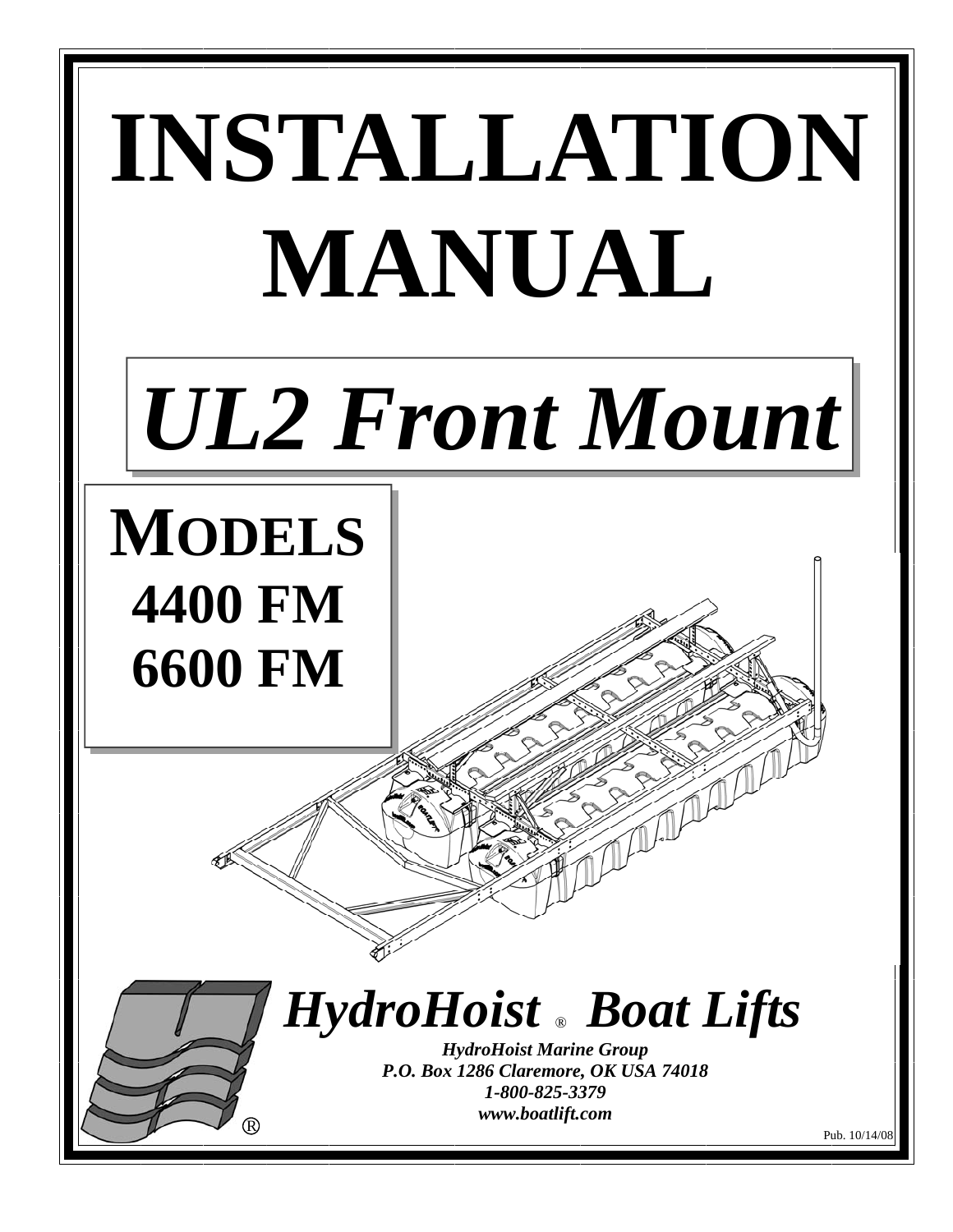### **HydroHoist Marine Group Product Installation and Use Warning Disclaimer**

**ASSEMBLY, INSTALLATION OR REPAIRS OF A HYDROHOIST BOAT LIFT SHOULD ONLY BE PERFORMED BY AN AUTHORIZED HYDROHOIST TECHNICIAN. IF ASSEMBLY, INSTALLATION AND/OR REPAIR IS PERFORMED BY UNAUTHORIZED PERSONS, SERIOUS PERSONAL INJURY AND/OR PROPERTY DAMAGE COULD OCCUR.** 

 **IF UNAUTHORIZED PERSONNEL ASSEMBLE, INSTALL OR REPAIR A HYDROHOIST BOAT LIFT, HYDROHOIST MARINE GROUP HEREBY DISCLAIMS ANY AND ALL WARRANTIES, EXPRESS OR IMPLIED. HYDROHOIST MARINE GROUP, LIMITS ITS WARRANTY TO HYDROHOIST MARINE GROUP'S PUBLISHED BOATLIFT WARRANTY FURNISHED WITH EACH PRODUCT. NO OTHER WARRANTY OF ANY KIND EITHER VERBALLY OR IMPLIED INCLUDING WARRANTIES OF MERCHANTABILITY AND FITNESS FOR A PARTICULAR PURPOSE ARE RECOGNIZED.** 

 **THE CONTENTS OF THIS MANUAL ARE SUBJECT TO CHANGE WITHOUT NOTICE AND SHOULD NOT BE CONSTRUED AS A COMMITMENT, REPRESENTATION, WARRANTY OR GUARANTEE OF ANY METHOD, PRODUCT OR DEVICE BY HYDROHOIST MARINE GROUP.** 

 **REPRODUCTION OR TRANSLATION OF ANY PART OF THIS MANUAL, WITHOUT THE WRITTEN PERMISSION OF HYDROHOIST MARINE GROUP. IS PROHIBITED.** 

 **ANY INQUIRIES CONCERNING HYDROHOIST MARINE GROUP'S PUBLISHED WARRANTY OR THIS MANUAL AND ITS CONTENTS SHOULD BE REFERRED TO:** 

> **CUSTOMER SERVICE HYDROHOIST MARINE GROUP 915 WEST BLUE STARR DRIVE CLAREMORE, OK USA 74017 PHONE 918-341-6811 OFFICE HOURS M-F 8AM TO 5PM CT**

### **HydroHoist Marine Group Safety Notice**

TO ENSURE CONSUMER SAFETY, HYDROHOIST MARINE GROUP HAS INSTALLED IN THE CONTROL UNIT'S ELECTRICAL SYSTEM AN AC GROUND FAULT CIRCUIT INTERRUPTER (GFCI) DEVICE WHICH IS TO BE USED IN SERIES WITH THE USER'S PRIMARY AC POWER SOURCE. THE GFCI IS AN INTEGRAL PART OF THE HYDROHOIST BOAT LIFT AND IS DESIGNED TO OFFER A LIMITED MEASURE OF PROTECTION TO THE USER AGAINST HAZARDOUS ELECTRICAL CONDITIONS OR SHOCKS SHOULD THEY OCCUR.

THE USER SHOULD BE AWARE OF THE FOLLOWING WARNING:

#### **WARNING!**

**IF USER DISABLES THE CONTROL UNIT'S GROUND FAULT CIRCUIT INTERRUPTER (GFCI) DEVICE, HE IS IN DIRECT CONFLICT WITH THE RECOMMENDATIONS OF THE UNITED STATES GOVERNMENT CONSUMER PRODUCTS SAFETY COMMISSION. DISABLING THE GFCI COULD RESULT IN SEVERE ELECTRICAL SHOCK OR DEATH.** 

 **BEFORE CONNECTING AC POWER TO THE CONTROL UNIT, BE CERTAIN THAT THE PRIMARY AC POWER SUPPLY MEETS ALL APPLICABLE ELECTRICAL CODES.** 

ANY INQUIRIES CONCERNING THE GROUND FAULT CIRCUIT INTERRUPTER (GFCI) DEVICE SHOULD BE REFERRED TO:

**CUSTOMER SERVICE HYDROHOIST MARINE GROUP 915 WEST BLUE STARR DRIVE CLAREMORE, OK USA 74017 PHONE 918-341-6811 OFFICE HOURS M-F 8AM TO 5PM CT**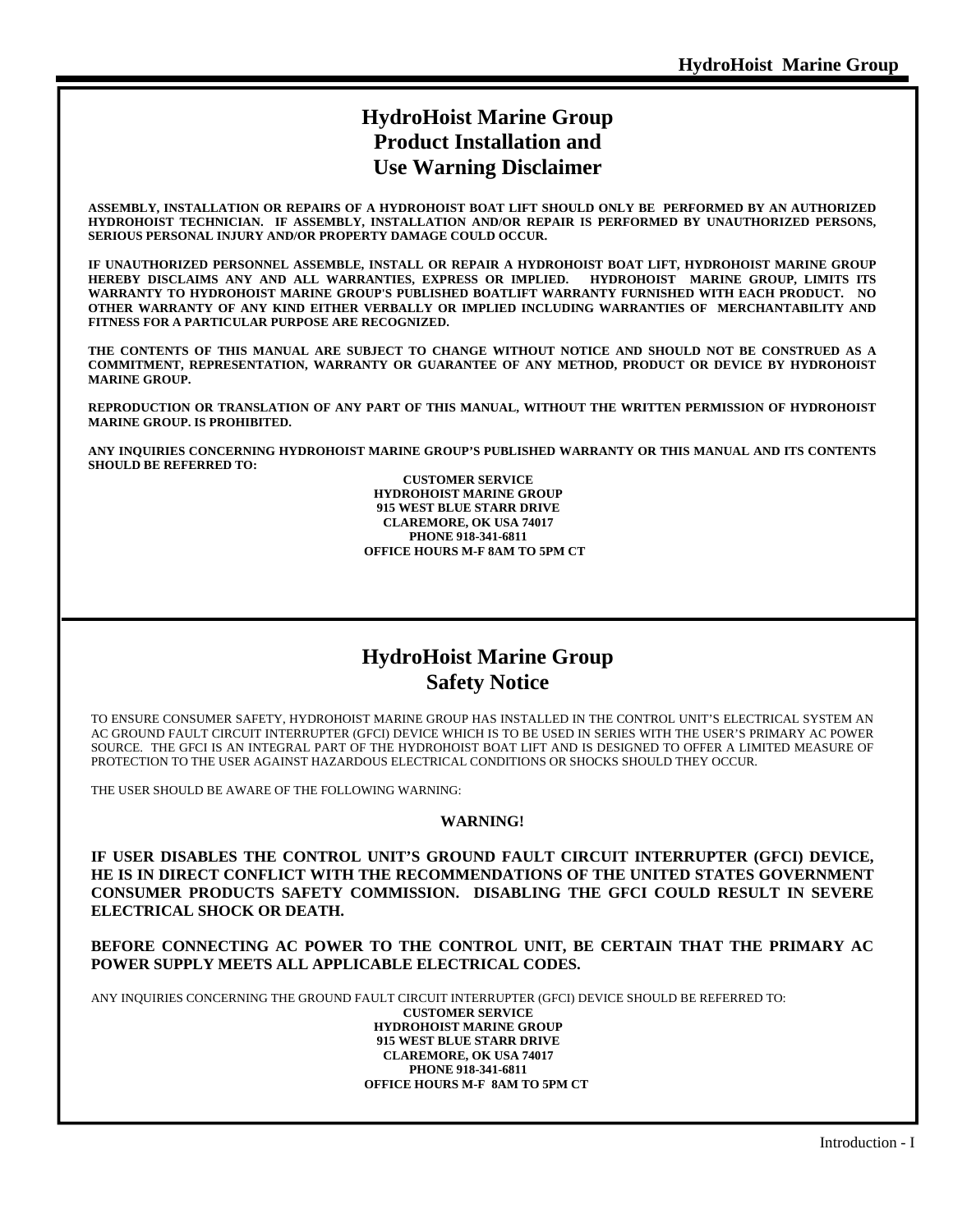### **CONTENTS**

**Getting Started -** *Section 1* 

**Site Preparation -** *Section 2* 

**Assembly -** *Section 3* 

**Installation -** *Section 4* 

**Final Adjustments -** *Section 5* 

**Trouble Shooting -** *Section 6* 

**Parts List** *- Section 7*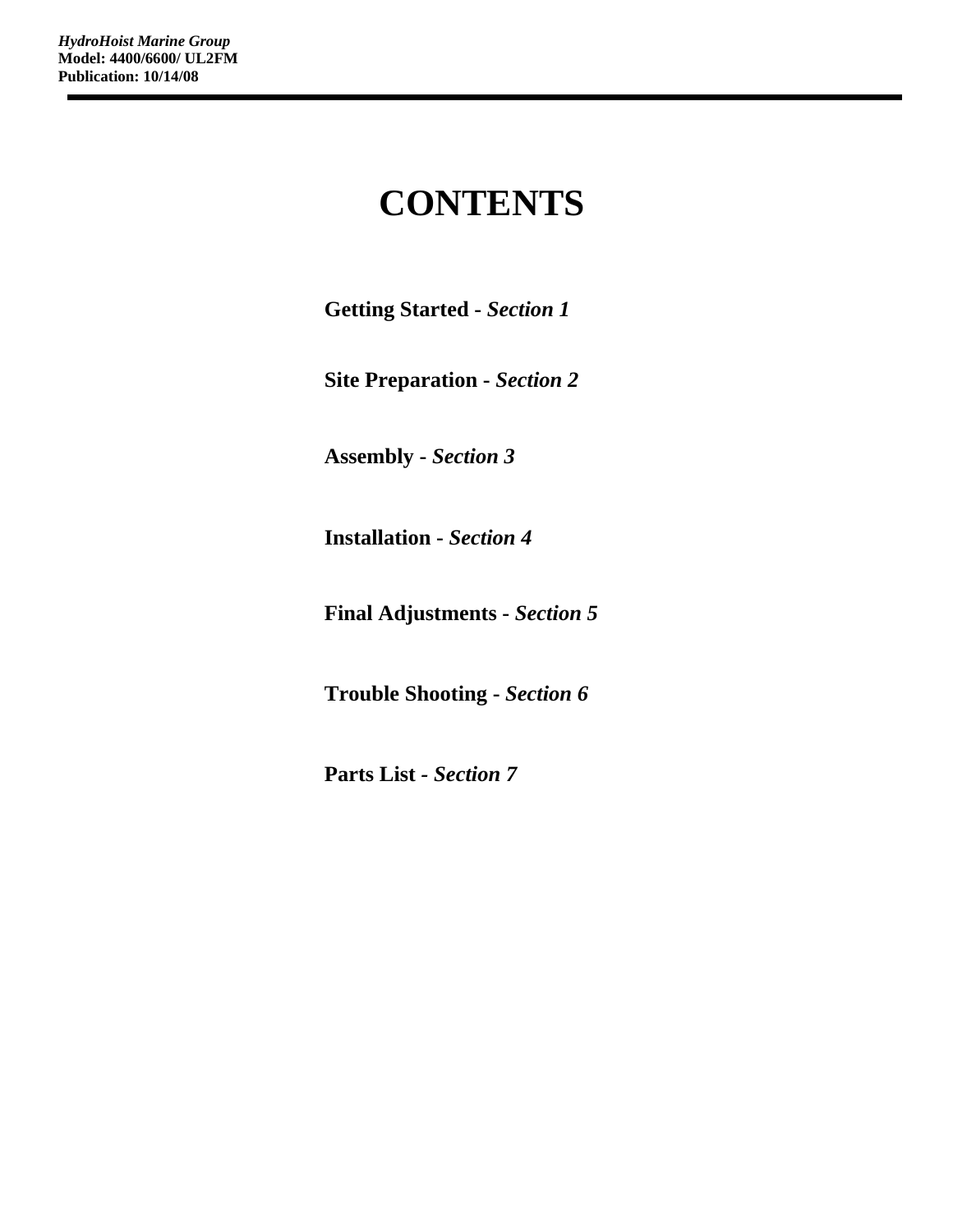## Getting Started

### **Assembly Platform** | Assembly should be done on a flat, level surface.

A flat-bed trailer is preferred, but a boat trailer with planks across the frame will work, provided that the assembly surface is flat and level

| <b>Tools</b>       | A list of tools needed for hoist assembly is given below. In addition to these, tools for boat                                                               |  |  |  |  |  |
|--------------------|--------------------------------------------------------------------------------------------------------------------------------------------------------------|--|--|--|--|--|
|                    | dock preparation, dock bumper removal, etc. may also be required.                                                                                            |  |  |  |  |  |
|                    | 1/2" Drive Ratchet (minimum 9 inch handle length for leverage)                                                                                               |  |  |  |  |  |
|                    | Electric Drill                                                                                                                                               |  |  |  |  |  |
|                    | 3/4" Deep Well Socket                                                                                                                                        |  |  |  |  |  |
|                    | 9/16" Deep Well Socket                                                                                                                                       |  |  |  |  |  |
|                    | (2) 15/16" Open-end or Combination Wrenches                                                                                                                  |  |  |  |  |  |
|                    | 3/4" Open-end or Combination Wrenches                                                                                                                        |  |  |  |  |  |
|                    | 9/16 Open-ended or Combination Wrenchs<br>٠                                                                                                                  |  |  |  |  |  |
|                    | 5/16" Hex Wrench or Hex Tool Socket                                                                                                                          |  |  |  |  |  |
|                    | 5/16" Nut Runner or medium blade Slotted Screwdriver                                                                                                         |  |  |  |  |  |
|                    | Medium Phillips Screwdriver<br>٠                                                                                                                             |  |  |  |  |  |
|                    | Drift Pin or other hole aligning tool                                                                                                                        |  |  |  |  |  |
|                    | Large Hammer (3 or 4 lb. shop hammer is best)                                                                                                                |  |  |  |  |  |
|                    | Knife or tool for cutting $1 \frac{1}{4}$ rubber hose                                                                                                        |  |  |  |  |  |
|                    | <b>Measuring Tape</b>                                                                                                                                        |  |  |  |  |  |
|                    | 3/4" Ratcheting Open-end wrench                                                                                                                              |  |  |  |  |  |
|                    |                                                                                                                                                              |  |  |  |  |  |
| Symbols $\&$       | All references to the LEFT or RIGHT are considered to be facing forward, as if driving a boat                                                                |  |  |  |  |  |
| <b>Conventions</b> | into the slip. Left is Port side, Right is Starboard side.<br>Parts are occasionally described as LEFT or RIGHT to identify their opposing construction, not |  |  |  |  |  |
|                    | location on the hoist.                                                                                                                                       |  |  |  |  |  |
|                    | All numbers in brackets [ ] after part names refer to the item numbers on the assembly                                                                       |  |  |  |  |  |
|                    | illustrations within the manual.                                                                                                                             |  |  |  |  |  |
|                    |                                                                                                                                                              |  |  |  |  |  |
|                    |                                                                                                                                                              |  |  |  |  |  |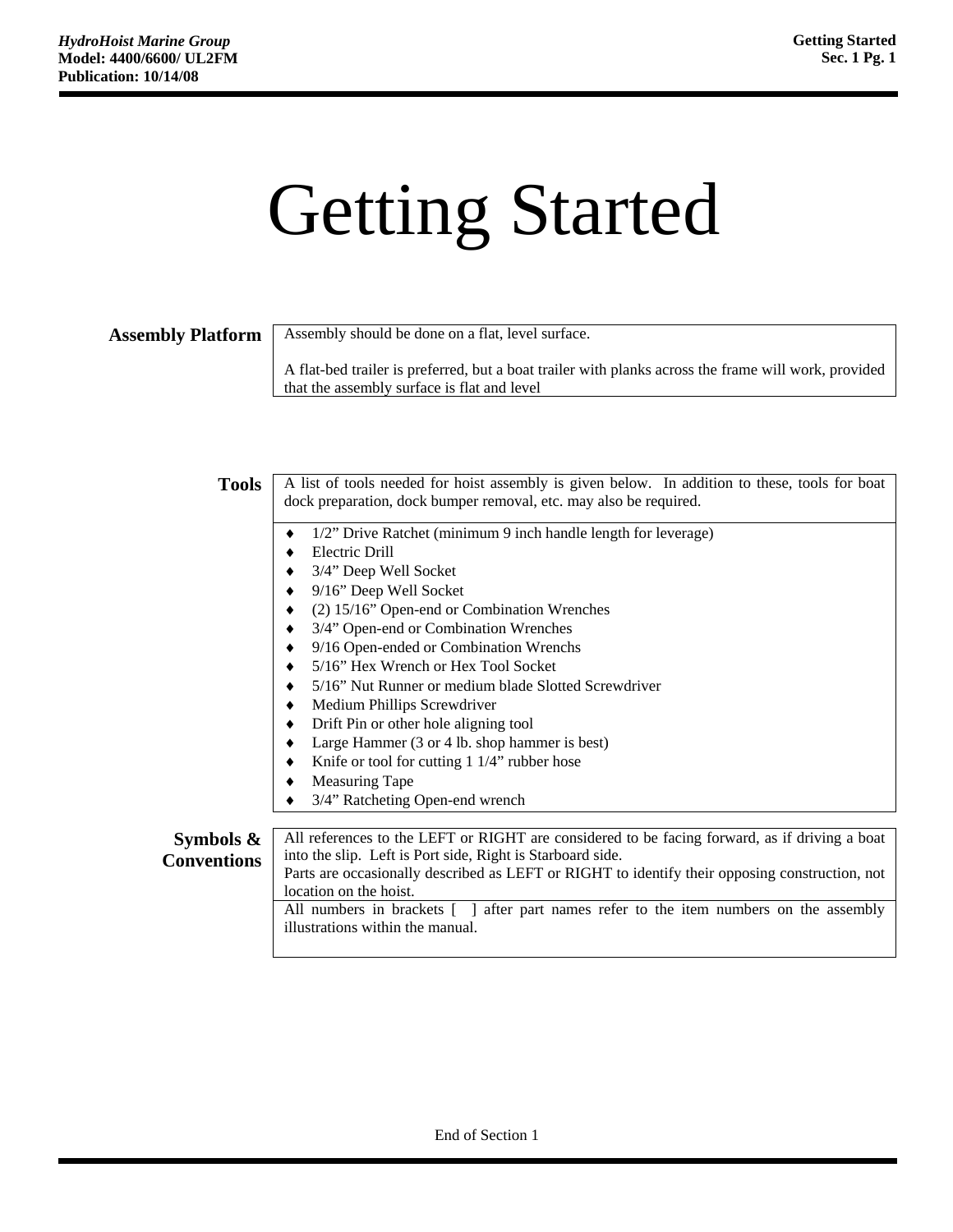## Site Preparation

**Verify** The Boat Stall or Mooring Location.

♦ If the hoist is being installed in a commercial marina or multi-slip boat dock, confirm the correct mooring location for hoist and boat.

The boat specifications.

- $\bullet$  Make
- $\bullet$  Model
- ♦ Length \_\_\_\_\_\_\_\_\_\_\_\_\_
- ♦ Beam \_\_\_\_\_\_\_\_\_\_\_\_\_\_
- ♦ Dry Weight of boat \_\_\_\_\_\_\_\_ lbs.
- Fuel: \_\_\_\_\_ gal. @  $6.6$  lbs./gal. = \_\_\_\_\_ lbs.
- Water: \_\_\_gal. @ 7.5 lbs./gal. = \_\_\_\_\_\_ lbs.
- ♦ Gear estimated @ 8% of boat's dry weight \_\_\_\_\_\_lbs.
- ♦ Other equipment or weight \_\_\_\_\_\_\_\_ lbs.
- ♦ TOTAL LIFTING WEIGHT \_\_\_\_\_\_\_\_\_\_\_\_\_ LBS.

| Inspect   | The boat slip, dock or seawall to which the hoist will be installed.                                                                                                                                                                                   |  |  |  |  |  |  |  |
|-----------|--------------------------------------------------------------------------------------------------------------------------------------------------------------------------------------------------------------------------------------------------------|--|--|--|--|--|--|--|
|           | The structure should be of good, sturdy construction capable of maintaining a secure<br>mooring for the hoist.                                                                                                                                         |  |  |  |  |  |  |  |
|           | The Dock Brackets, which will be mounted on the dock to provide hoist mooring, have a<br>minimum gripping distance of 5 inches and a maximum gripping distance of 19 inches.<br>Confirm that there is sufficient dock structure for the Dock Brackets. |  |  |  |  |  |  |  |
|           | The HydroHoist 4000FM requires a minimum of 7 feet, the 6000FM requires a minimum<br>of 7 feet 9 inches of water depth in which to operate. Confirm that there is sufficient<br>water depth at all times of the year.                                  |  |  |  |  |  |  |  |
| $\bullet$ | Check for underwater obstructions, such as structural braces, cables, rocks, or sunken<br>objects which will interfere with the hoist's operation.                                                                                                     |  |  |  |  |  |  |  |
| ٠         | Check for overhead obstructions and confirm that sufficient clearance exists for the lifting<br>of the boat.                                                                                                                                           |  |  |  |  |  |  |  |
|           | Confirm that electrical supply is available and sufficient for hoist operation.                                                                                                                                                                        |  |  |  |  |  |  |  |
|           | Confirm that sufficient dock space is available for mooring the hoist and boat.                                                                                                                                                                        |  |  |  |  |  |  |  |
|           | <b>CONFIRM THE BOAT LENGTH -</b><br>Boats with a center line length longer than 24 feet should not be installed on the 4000 FM.<br>Boats with a center line length longer than 26 feet should not be installed on the 6000 FM.                         |  |  |  |  |  |  |  |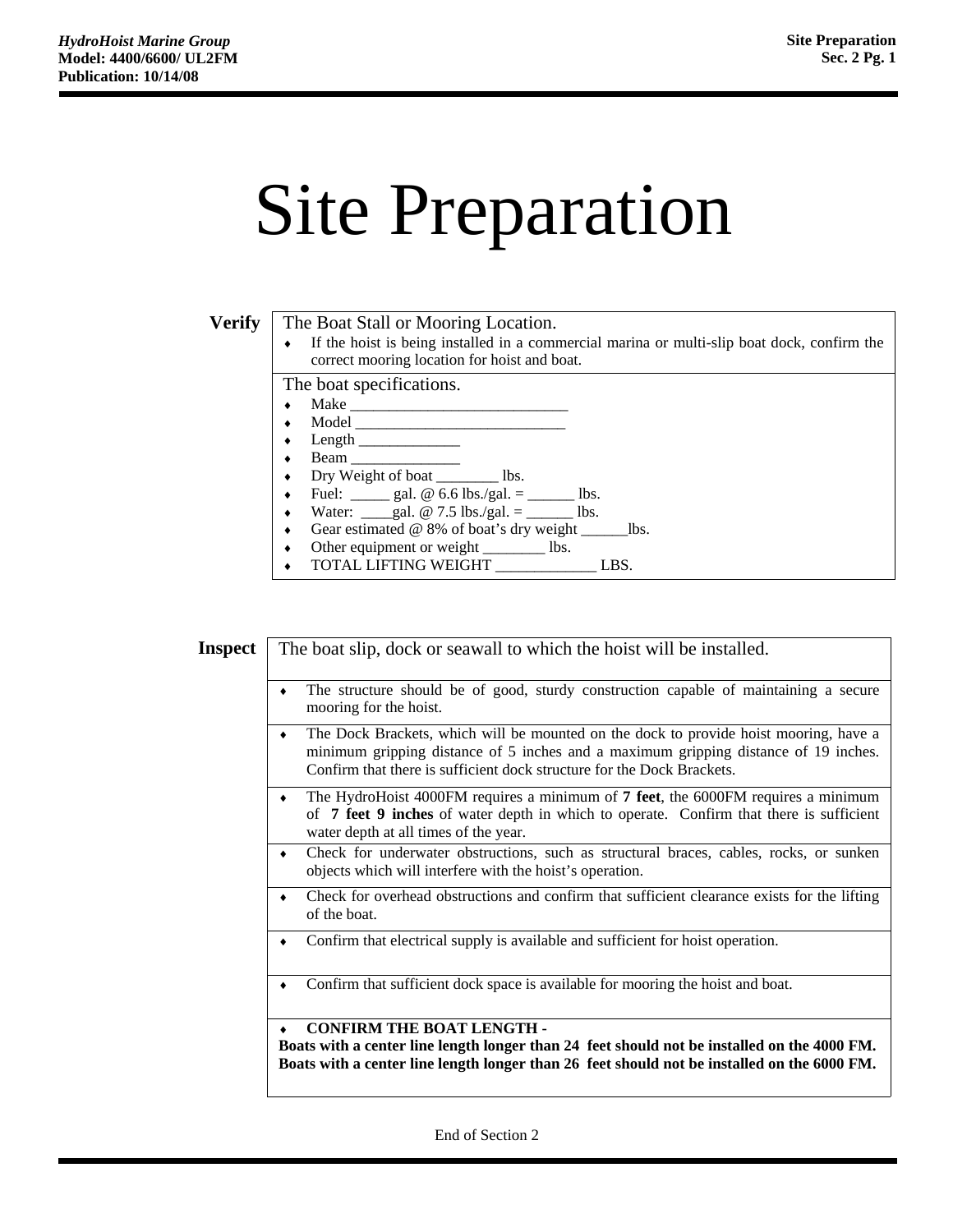### Assembly Instructions

- The assembly instructions presented within this section represent the steps for assembling the Model 4400FM & 6600FM HydroHoist Boat Lift. It is recommended that before assembling the components, you read and understand each procedural step to become familiar with how all parts are assembled. **Description**
- In the assembly procedures, DO NOT TIGHTEN fasteners until directed to do so. Insert bolts with appropriate washers, lock washers and nuts, but, unless otherwise instructed, leave the fasteners loose to allow movement of the parts for adjustment during assembly. **Tightening of Fasteners**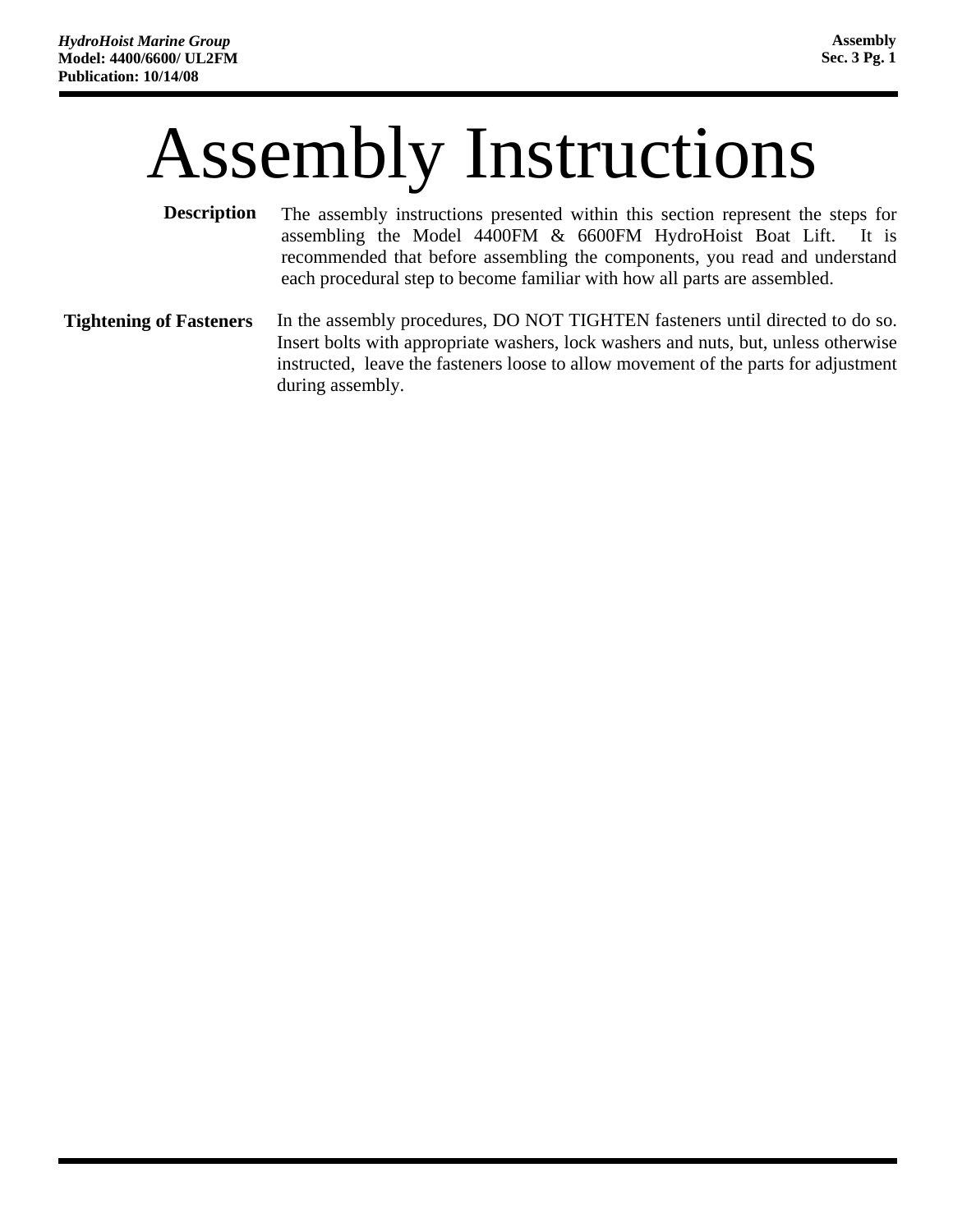

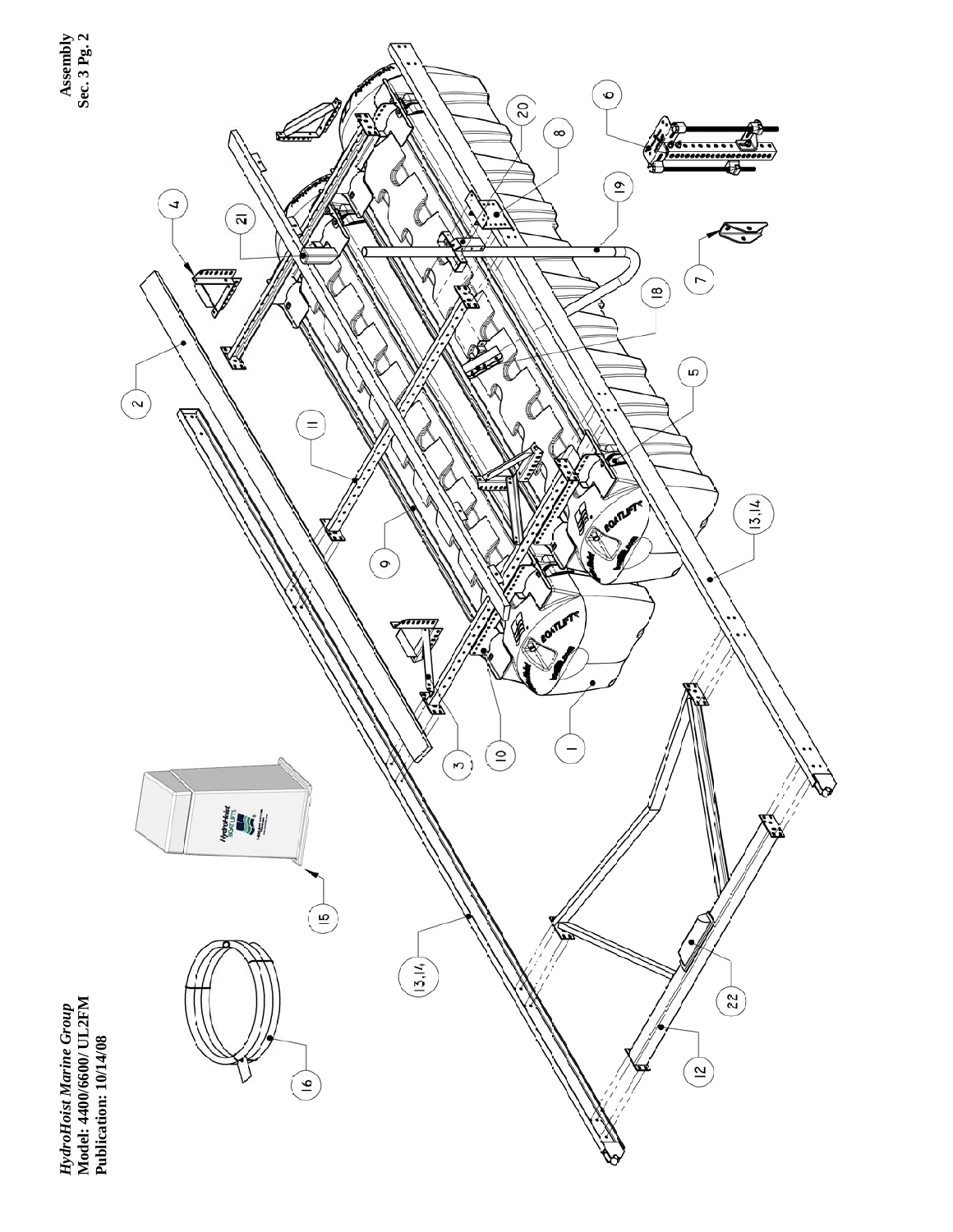|                                | <b>Step</b> | <b>Procedure</b>                                                                                                                                    |
|--------------------------------|-------------|-----------------------------------------------------------------------------------------------------------------------------------------------------|
| <b>Tank Location</b><br>Fig. B | 1.1         | Align the Tanks [1] parallel with each other and with the Air Injection Nipple to the<br>front of the hoist assembly and in the 6 o'clock position. |





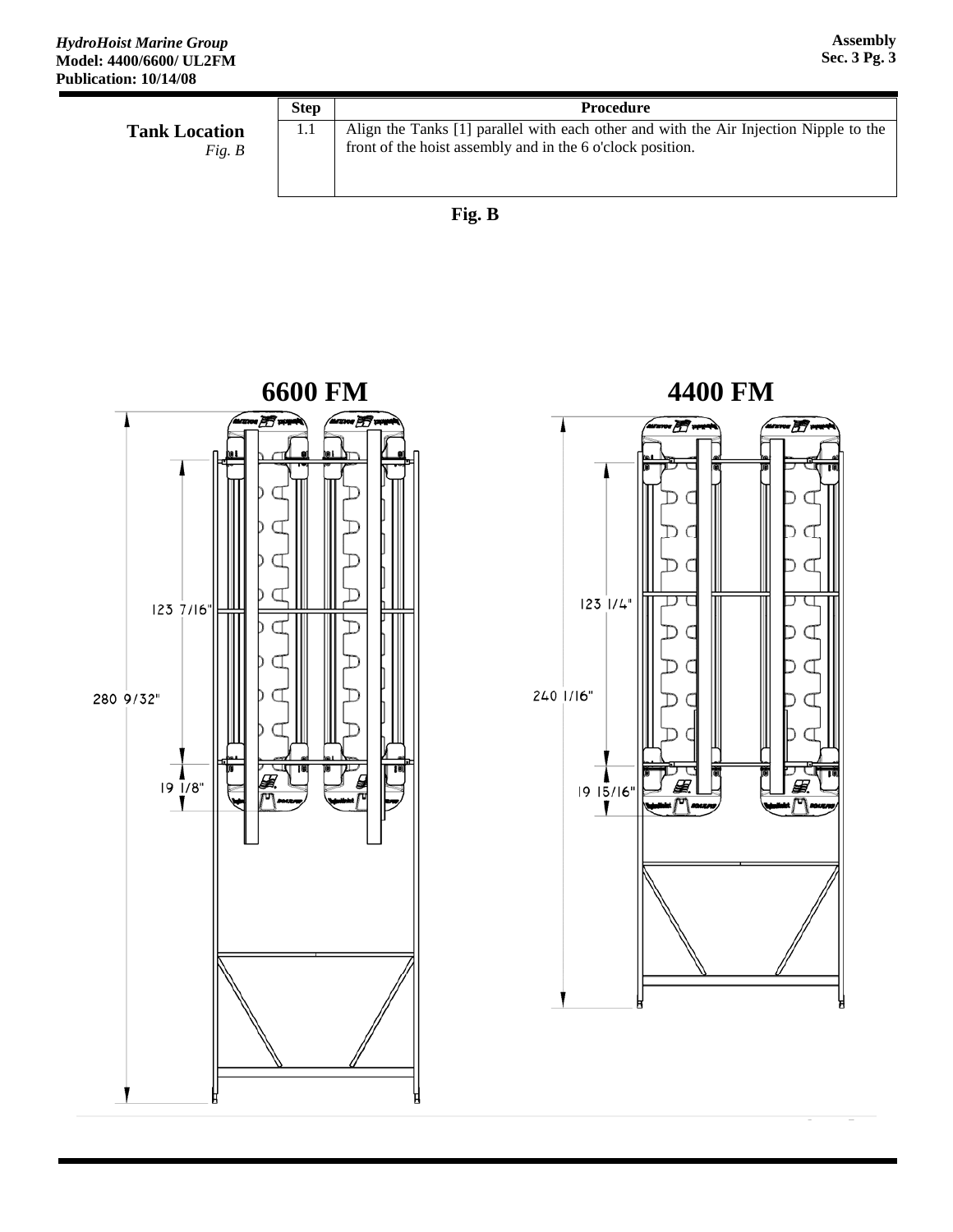

| <b>Step</b> | Procedure                                                                              |
|-------------|----------------------------------------------------------------------------------------|
| 1.2         | Snap the UL2 side brackets [14] into place, followed by placing the Single Piece       |
| Fig C       | Tank Bracket [10] on top of the side bracket and attaching with fasteners.             |
|             | Fasteners per single piece/plastic bracket: (2ea.) 1/2" X 2 1/2" Hex Head bolts, nuts, |
|             | and lock washers. (4ea.) 1/2" Flat Washers.                                            |
|             |                                                                                        |



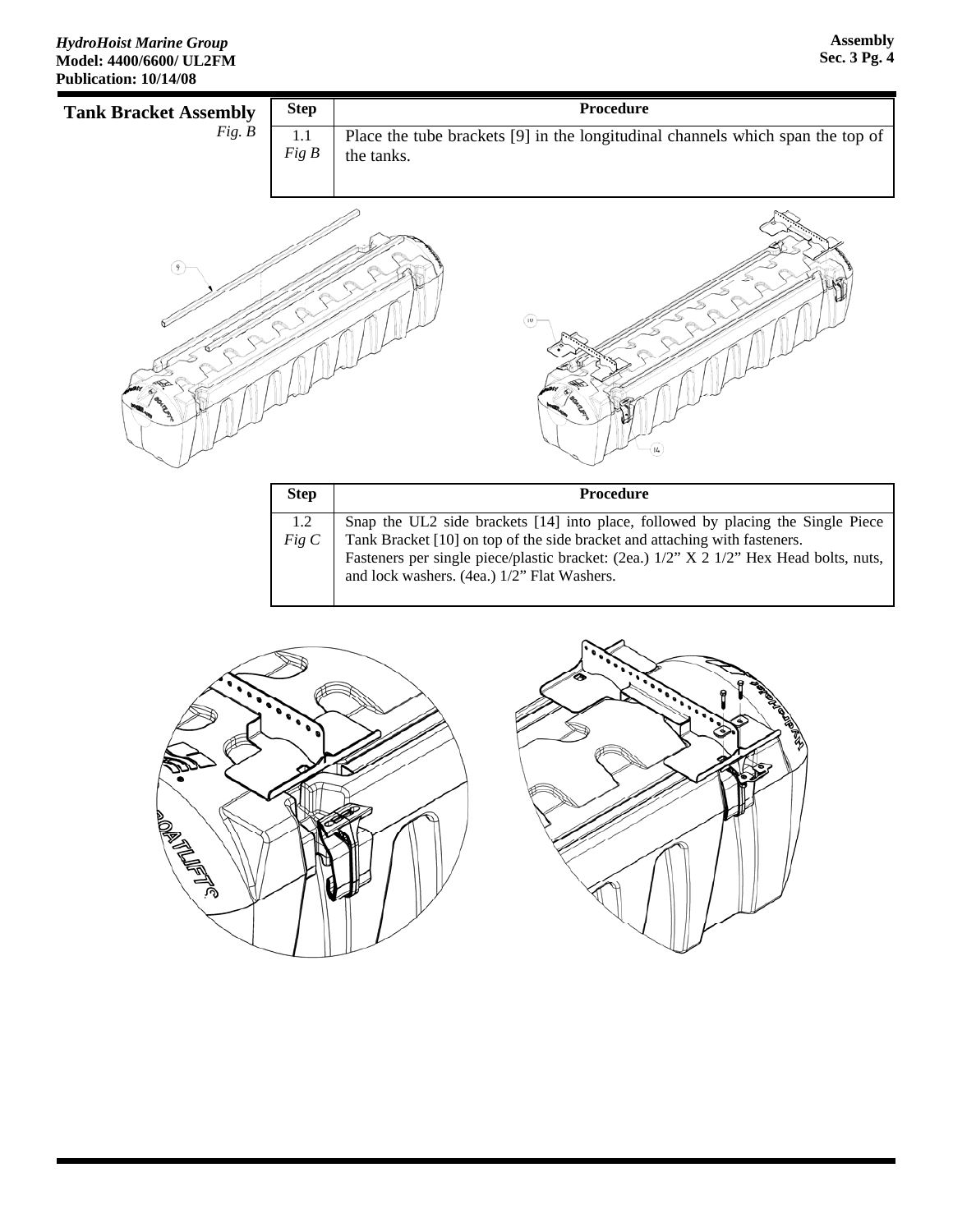|                                   | <b>Step</b> | <b>Procedure</b>                                                                                                                                                                                                                                                                                                                                                                                                                                                                                                                                                                                                                                                             |
|-----------------------------------|-------------|------------------------------------------------------------------------------------------------------------------------------------------------------------------------------------------------------------------------------------------------------------------------------------------------------------------------------------------------------------------------------------------------------------------------------------------------------------------------------------------------------------------------------------------------------------------------------------------------------------------------------------------------------------------------------|
| <b>Channel Assembly</b><br>Fig. E | 3.1         | Attach front and rear Cross Channel [11] to Single Piece Tank Brackets[10].<br><b>Note:</b> Position Cross Channel [11] with flanges of Channel to rear of hoist.<br>Fasteners per Upper Tank Band: $(4 \text{ ea.}) 1/2$ " x $1-1/2$ " bolt, nut & lockwasher.                                                                                                                                                                                                                                                                                                                                                                                                              |
|                                   | 3.2         | Attach Side Channels [13,14] with flanges of Channel facing inboard and square end<br>to rear, to Cross Channels [11] Fasteners per Channel: (8 ea.) $1/2$ " x 1-1/2" bolt, nut<br>& lockwasher with flatwasher on slotted holes.<br><b>Tip:</b> For assembly by one person $-$ A) Lift the rear of the Side Channel [14] into<br>position and temporarily secure it with a $1/2$ " x $5$ " bolt (found in parts bag). B)<br>Raise the front of the Side Channel and attach it loosely to the front cross Channel<br>[11] using $1/2$ " x $1$ - $1/2$ " bolts. C) Return to the rear of the Side Channel, remove the<br>5" bolt, and secure using $1/2$ " x 1- $1/2$ " bolts |
|                                   | 3.3         | Attach <i>center</i> Cross Channel [11] to Side Channels [13,14]<br>Fasteners per Cross Channel: (8 ea.) $1/2$ " x $1-1/2$ " bolt, nut & lockwasher with<br>flatwasher on slotted holes.                                                                                                                                                                                                                                                                                                                                                                                                                                                                                     |

### **Fig. E**

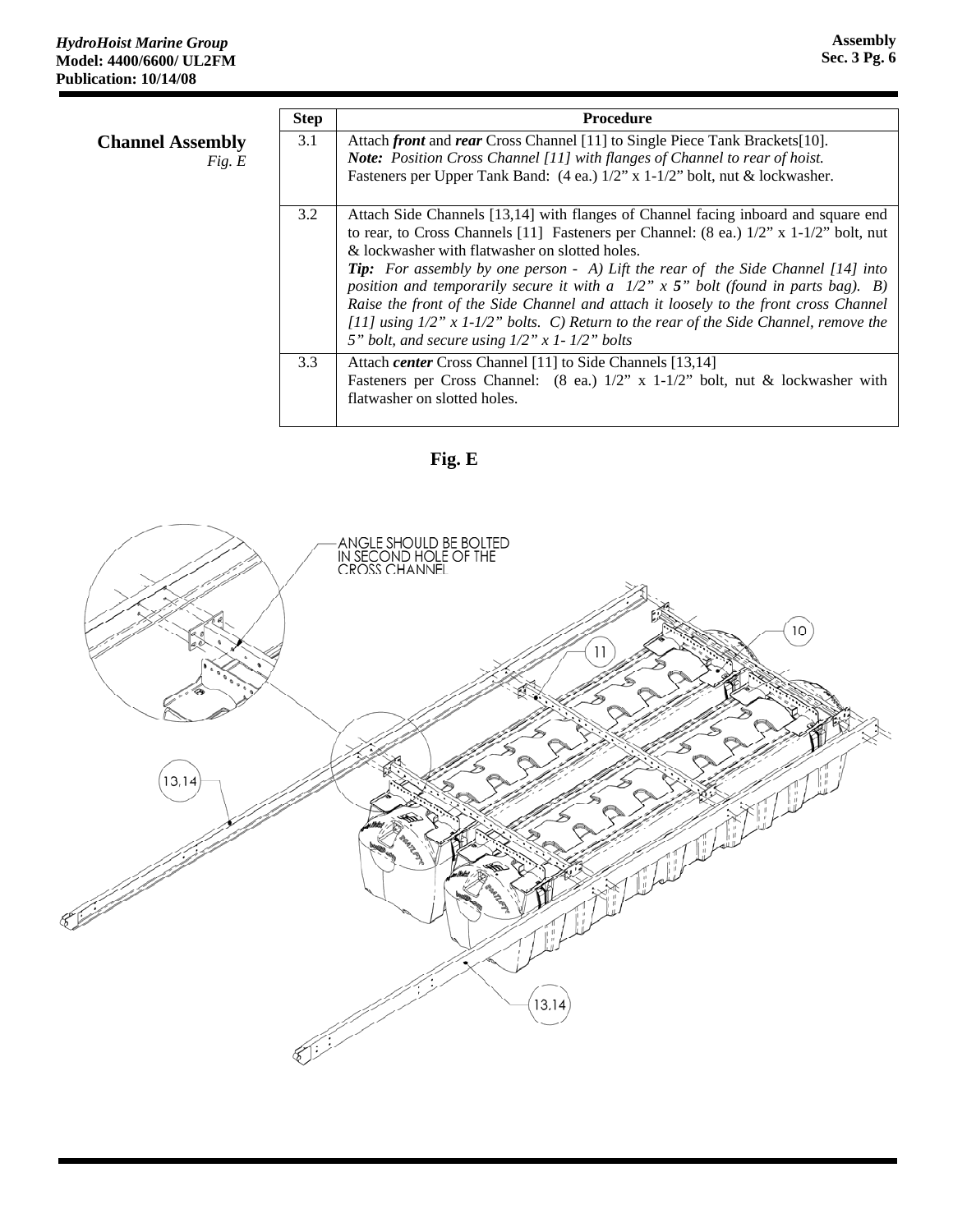| Note                         | The parts installed in the next steps may have to be moved to better fit the bottom of the boat after it has<br>been lifted. Accurate measurements of the boat's hull before assembly and careful attention to these steps                                                                                                                                                                                                                                                                      |
|------------------------------|-------------------------------------------------------------------------------------------------------------------------------------------------------------------------------------------------------------------------------------------------------------------------------------------------------------------------------------------------------------------------------------------------------------------------------------------------------------------------------------------------|
| <i>Positioning</i><br>Fig. F | may prevent repositioning the parts over the water.<br>If the boat hull is unable to be measured prior to hoist assembly, space the Hull Support Columns $[4]$ 36"<br>to 42" apart at the rear of the hoist, and the front columns 3" narrower than the rear. Typically, the<br>longer leg of the column [4] is positioned vertically to lift the boat higher above the water, however the<br>shorter leg of the column may be positioned vertically to accommodate a boat with a deeper draft. |

**Hull Support Assembly**  *Fig. F* 

| <b>Step</b> | <b>Procedure</b>                                                                                    |
|-------------|-----------------------------------------------------------------------------------------------------|
| 4.1         | Attach two Hull Support Columns [4] to the front Cross Channel [11] and two Hull                    |
|             | Support Columns to the rear Cross Channel [11]. Attach the columns with the flat side               |
|             | of the angles facing to the front of the hoist assembly, and the brace angle of the                 |
|             | column outboard. Fasteners per Column: $(2 \text{ ea.}) 1/2$ " x $1-1/2$ " bolt, nut & lockwasher.  |
| 4.2         | Attach Hull Support Pads [2] to the tops of the front and rear Hull Support Columns                 |
|             | [4]. The pad's long angle iron frame member should be <i>inboard</i> so that its weight             |
|             | keeps the pad tilted inboard, toward the boat hull. Fasteners per Pad: $(2 \text{ ea.}) 1/2$ " x 5" |
|             | bolt, nut & lockwasher.                                                                             |
| 4.3         | Install the Hull Support Pad Braces [3] between the Hull Support Pads [2] and the Hull              |
|             | Support Columns [4]. The flat side of the braces face inboard. Fasteners per Brace: (1)             |
|             | ea.) $1/2$ " x $1-1/2$ " bolt, nut & lockwasher at Column; (1ea) $1/2$ " x 5" bolt, nut &           |
|             | lockwasher at Hull Support Pad.                                                                     |
| 4.4         | Tighten the 5" Hull Support Pad bolts only enough to flatten the lockwashers. Do not                |
|             | tighten any other bolts at this time.                                                               |



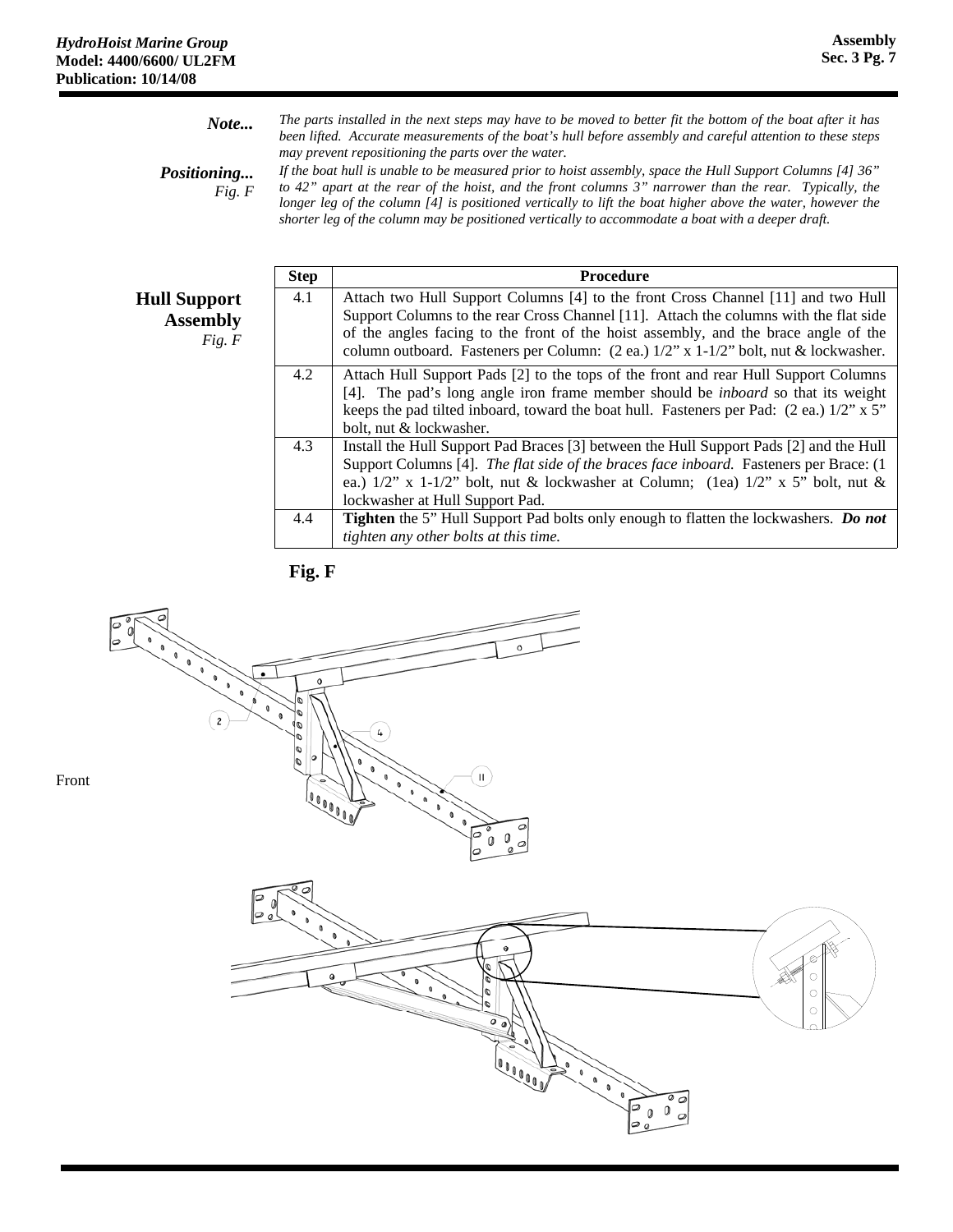|                                                    | <b>Step</b> | <b>Procedure</b>                                                                                                                                                                                                                                                                                                                                                                                   |
|----------------------------------------------------|-------------|----------------------------------------------------------------------------------------------------------------------------------------------------------------------------------------------------------------------------------------------------------------------------------------------------------------------------------------------------------------------------------------------------|
| <b>Frame Weldment</b><br><b>Assembly</b><br>Fig. G | 5.1         | Under the Frame Sections [13 & 14] suspend by rope or chain, a $2x4 \times 8$ foot board as<br>shown in Fig. G                                                                                                                                                                                                                                                                                     |
|                                                    | 5.2         | With the "Square Tube Section" of the Frame Weldment Assembly [12] still on the<br>ground, lift the "Drop V" Section of the Weldment Assembly [12] and place on top of<br>the 2x4 board and in position to (later) be bolted to the frame.                                                                                                                                                         |
|                                                    | 5.3         | Using a come-a-long attached at the front pivots, draw the Side Channels [13 $\&$ 14]<br>together as you raise the "Square Tube Section" of the Weldment Assembly [12] into<br>the bolting position, and loosely attach the "Square Tube Section" [12] to the Side<br>Channels. Fasteners per side: $(4 \text{ ea.})$ $1/2$ " x $1-1/2$ " bolt, nut lockwasher and<br>flatwasher on slotted holes. |
|                                                    | 5.4         | Attach the "Drop V" Section of the Frame Weldment Assembly [12] to the Side<br>Channels [13 & 14]. Fasteners per side: $(4 \text{ ea.})$ 1/2" x 1-1/2" bolt, nut lockwasher<br>and flatwasher on slotted holes.                                                                                                                                                                                    |



|                                           | <b>Step</b> | <b>Procedure</b>                                                                                                                                                                                                                                                                                                                                    |
|-------------------------------------------|-------------|-----------------------------------------------------------------------------------------------------------------------------------------------------------------------------------------------------------------------------------------------------------------------------------------------------------------------------------------------------|
| <b>Leveling the Hoist</b>                 | 6.1         | Stand at the rear of the hoist and sight from the <i>rear</i> Cross Channel [11] to the <i>front</i><br>Cross Channel to make sure the front and rear are parallel and that there is no twist or<br>warp in the hoist. If one corner appears to be low, place a block under that corner, as<br>necessary, to align the corners.                     |
|                                           | 6.2         | Stand at the side of the hoist and sight across the Side Channels [13 $\&$ 14] to make<br>sure that they are parallel and that there is no twist or warp in the hoist. If one corner<br>appears to be low, place a block under that corner, as necessary, to align the corners.                                                                     |
| <b>Tightening All</b><br><b>Fasteners</b> | 6.3         | With the Unit Level Tighten all 1/2" bolts to approximately 65 ft.-lbs. of torque.<br>Exception: The 5" Hull Support bolts previously tightened. Note: When tightening<br>bolts on the frame, the end plates of the Cross Channels and Weldment Assembly<br>MUST be against the web of the side Channel - NO GAP should exist between the<br>parts. |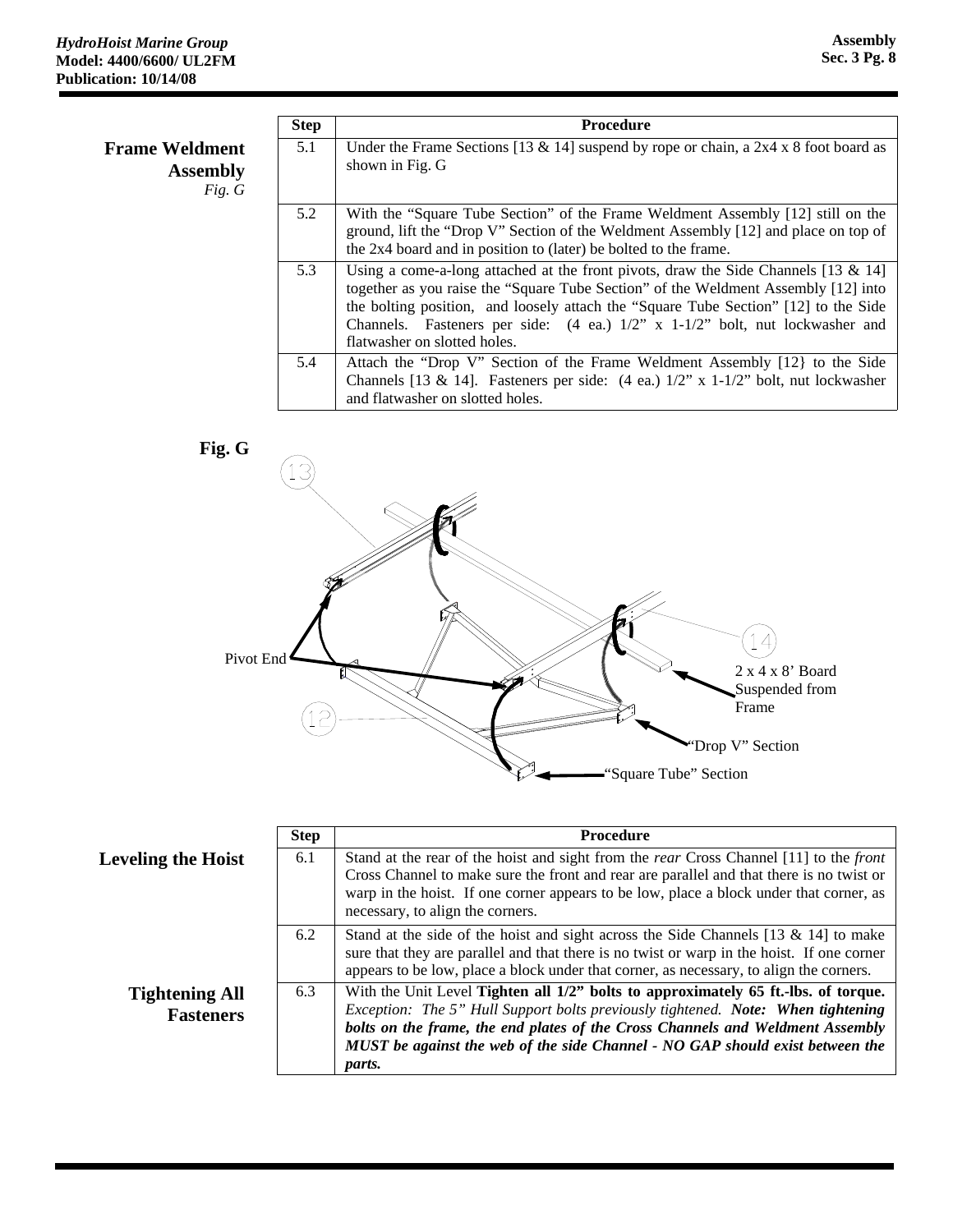|                               | <b>Step</b> | <b>Procedure</b>                                                                                                                                                                                                                     |
|-------------------------------|-------------|--------------------------------------------------------------------------------------------------------------------------------------------------------------------------------------------------------------------------------------|
| <b>Mooring Tube</b><br>Fig. H | 7.1         | Determine the location of the Mooring Tube Assembly:<br>FM 4400 - the <i>rear</i> Cross Channel [11] is preferred, the <i>center</i> Cross Channel is<br>optional.<br>FM 6600 - the <i>center</i> Cross Channel [11] is mandatory.   |
|                               | 7.2         | Attach Mooring Pipe Clamp [18] to Cross Channel [11]. Fasteners: $(4 \text{ ea.}) 1/2$ " x 1-<br>$1/2$ " bolt, nut & lockwasher. Tighten these bolts at this time.                                                                   |
|                               | 7.3         | Insert short end of Mooring Pipe [19] into Mooring Pipe Clamp [18].<br>Adjustment: The distance from the center of the hoist to the inboard side of the<br>Mooring Pipe [19] should equal 1/2 of the boat's beam plus 1 to 2 inches. |
|                               | 7.4         | With the Mooring Pipe [19] properly positioned and vertical, tighten the bolts on the<br>Mooring Pipe Clamp [18]. Fasteners: (3 ea.) 1/2" x 2" bolt, nut & lockwasher.                                                               |

**Fig. H** 



|                     | <b>Step</b> | <b>Procedure</b>                                                                                                   |
|---------------------|-------------|--------------------------------------------------------------------------------------------------------------------|
| <b>Front Bumper</b> | 8.1         | Attach Bumper [22] to Frame Weldment [12]. Fasteners: (4 ea.) Screws, self drilling<br>self tapping #12 x $7/8$ ". |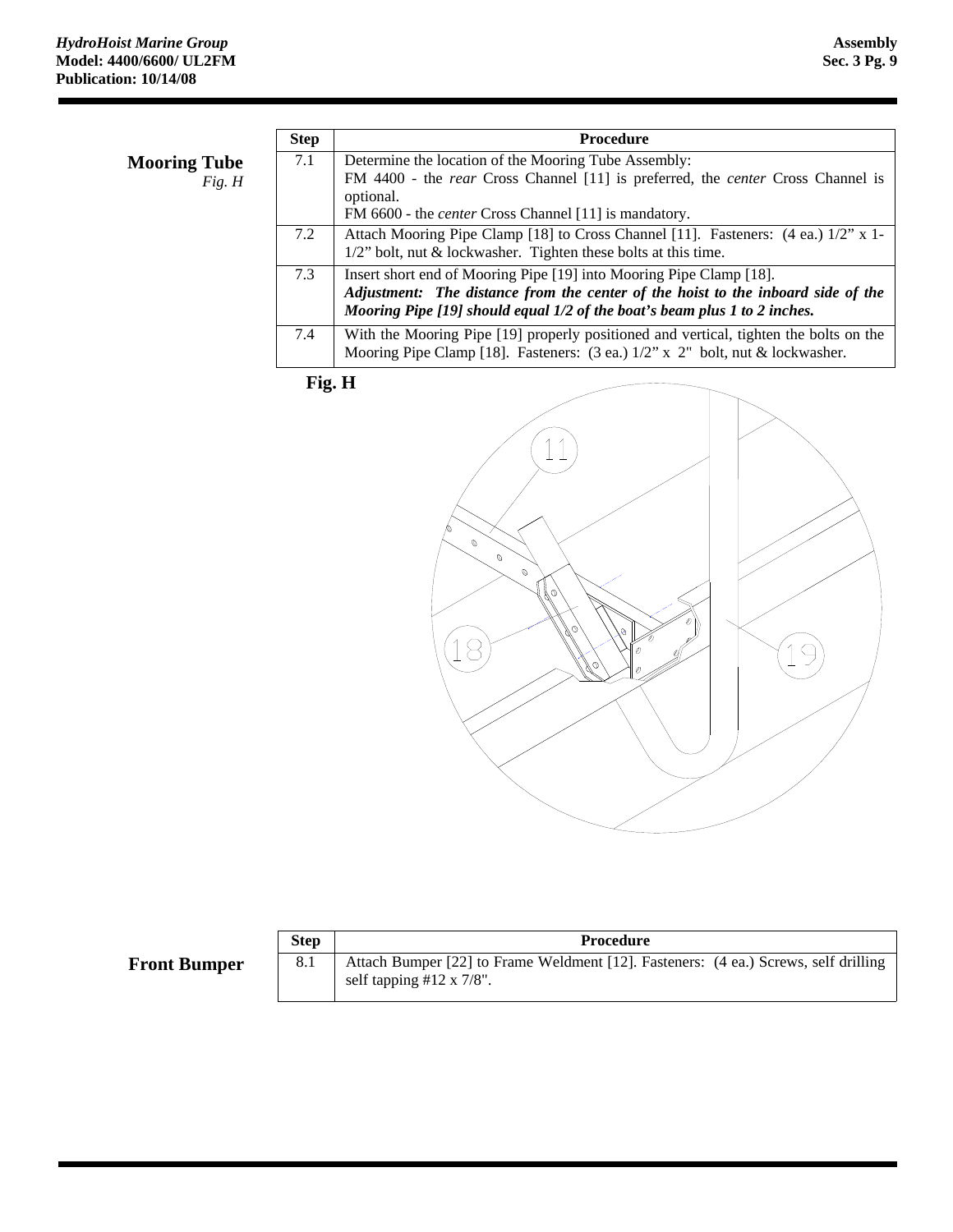**Hose Assembly** 

| <b>Step</b> | <b>Procedure</b>                                                                                                                                     |
|-------------|------------------------------------------------------------------------------------------------------------------------------------------------------|
| 9.1         | Cut Hose [16] in half and secure one end of each hose to the nipple of the tank and<br>one end to the valve in the control. Secure with Hose Clamps. |

| <b>Launching the Hoist</b> |  |  |
|----------------------------|--|--|
|                            |  |  |

|                            | <b>Step</b> | <b>Procedure</b>                                                                        |
|----------------------------|-------------|-----------------------------------------------------------------------------------------|
| <b>Launching the Hoist</b> | 10.1        | Secure the Control Unit [15] to a Hull Support Column [4] in the front of the Hoist.    |
|                            |             | Make sure that all valves are closed in the "Dry-Dock" position.                        |
|                            | 10.2        | Insert Tank Plugs (Pt. No. 2905406) into the 6" Water Discharge Hole of EACH            |
|                            |             | Tank.                                                                                   |
|                            |             | Note: DO NOT tow without Tank Plugs.                                                    |
|                            | 10.3        | FM 4000 - Secure additional flotation, such as a block of Styrofoam, under the Frame    |
|                            |             | Weldment Assembly $[22]$ - the flotation must be sufficient to prevent the hoist from   |
|                            |             | tipping forward when launched and towed.                                                |
|                            |             | Note: The FM 6000 does not require additional flotation, but flotation may be used      |
|                            |             | to stabilize the hoist in difficult towing environments.                                |
|                            | 10.4        | Attach a towing line to the rear Cross Channel of the hoist.                            |
|                            | 10.5        | Back the trailer into the water to float the hoist. Do this SLOWLY so that the front of |
|                            |             | the hoist or Tanks will not pivot hard into the trailer.                                |
|                            | 10.6        | Slowly tow the hoist to its mooring location.                                           |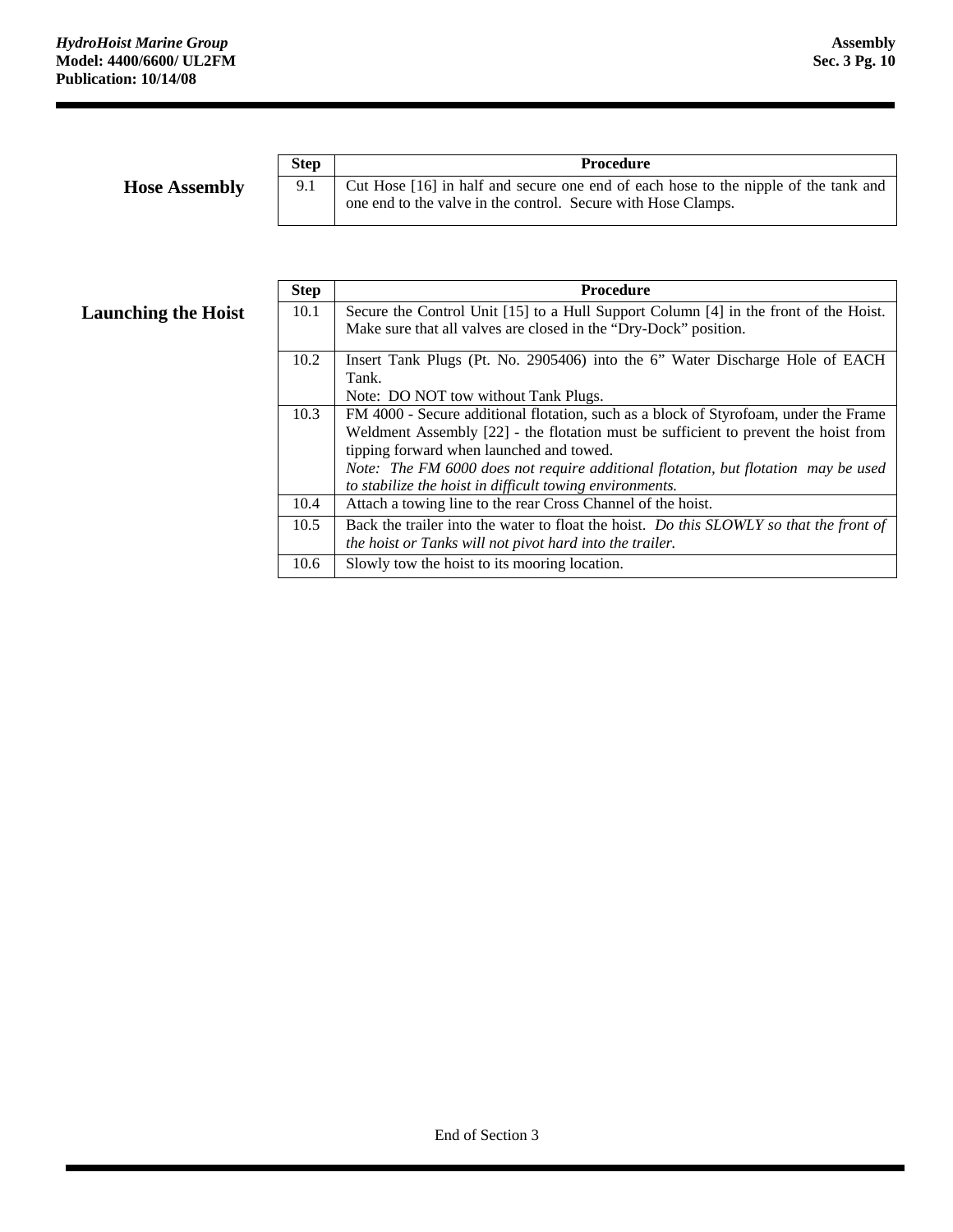Installation **Installation Installation** 



**Front Dock Bracket**  *Figs. I&J* 

| <b>Step</b> | Procedure                                                                                                                                                                                                                                                                                                                                                                                                                                                                                     |
|-------------|-----------------------------------------------------------------------------------------------------------------------------------------------------------------------------------------------------------------------------------------------------------------------------------------------------------------------------------------------------------------------------------------------------------------------------------------------------------------------------------------------|
| 2.1         | Attach Dock Brackets with the holes of the Vertical Angle [32] aligned with the mark<br>on the dock locating the position of the Pivot Bushings. Note: Grip Tabs [33] must<br>be installed to reduce movement of the Lower Dock Bracket Angle [30]. If Grip Tabs<br>are not applicable, it will be necessary to (later) <b>through-bolt</b> the Dock Bracket to the<br>dock structure to eliminate movement. Fasteners: 2 Grip Tabs per Dock Bracket - 2<br>ea 1/2" x 1" Carriage Bolt & nut. |
| 2.2         | <b>Loosely</b> tighten the 20" Dock Bracket Bolts [31]. It may be necessary to slightly<br>adjust the position of the Dock Brackets when attaching the hoist.                                                                                                                                                                                                                                                                                                                                 |



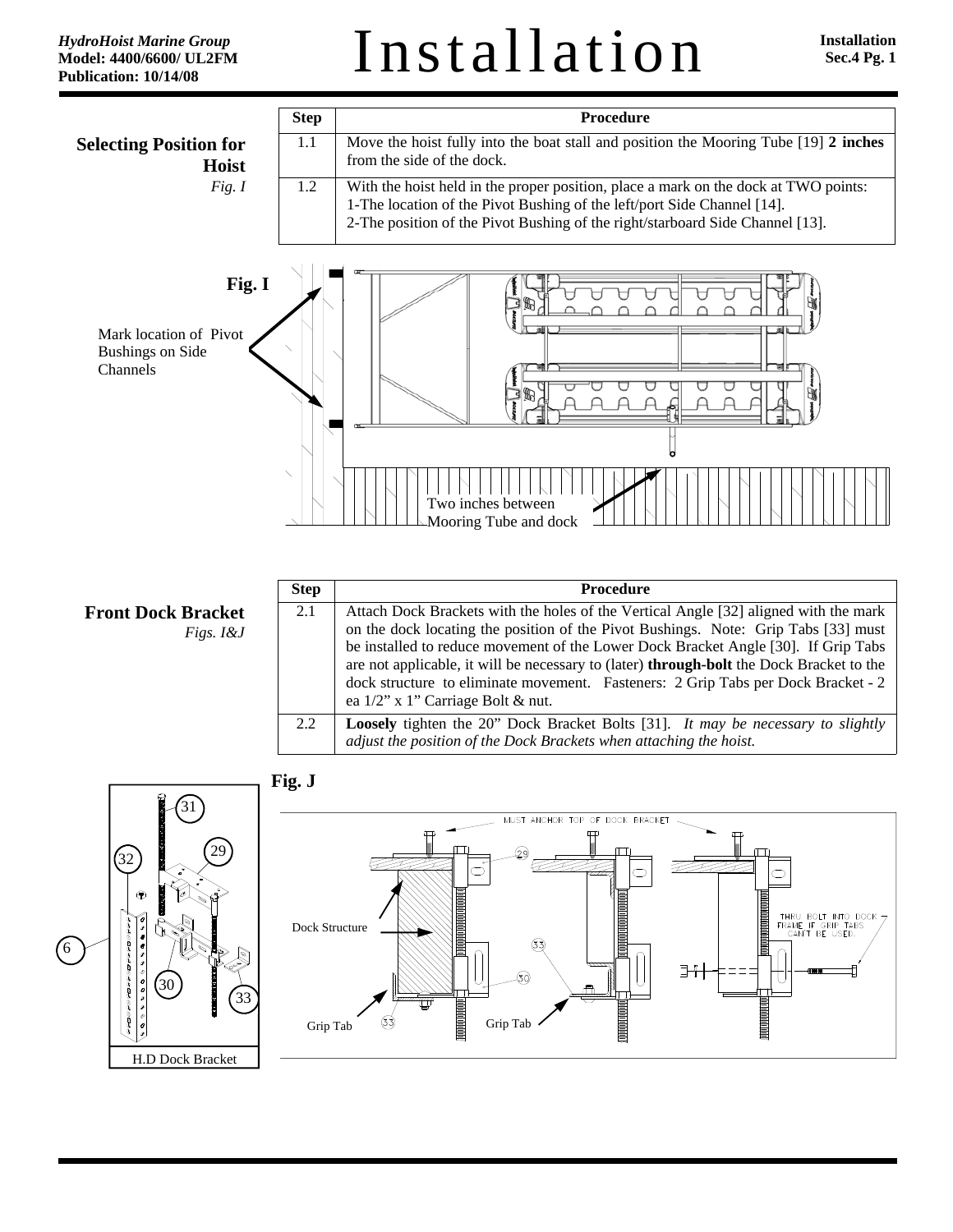|                                                       | <b>Step</b> | <b>Procedure</b>                                                                                                                                                                                                                                                                                                                          |
|-------------------------------------------------------|-------------|-------------------------------------------------------------------------------------------------------------------------------------------------------------------------------------------------------------------------------------------------------------------------------------------------------------------------------------------|
| <b>Front Mooring</b><br><b>Attachment</b><br>Fig. $K$ | 3.1         | Attach Pivot Connecting Bracket [7], with the pivot hole 10 inches above the water<br><b>line</b> , to Vertical Angle [32]. Fasteners per Bracket: (2 ea.) $1/2$ " x $1-1/2$ " bolt, nut &<br>lockwasher. Tighten these fasteners at this time to 40 ft-lbs.                                                                              |
|                                                       | 3.2         | Attach Side Supports [13-14] to Pivot Connecting Brackets [7] using Bushings [23-14]<br>24] and Fasteners: (1 ea per Bracket) 5/8" x 3-1/2" Bolt, nut and lockwasher. <i>Note:</i> It<br>may be necessary to adjust the lateral position of the Dock Bracket to accomplish<br>attachment of the Side Supports to the Connecting Brackets. |
|                                                       | 3.3         | With hoist attached to Dock Brackets, check the distance between the side of the dock<br>and the Mooring Pipe [19]. This distance should be 2 inches. If greater or less than 2<br>inches, adjust the lateral position of the Dock Brackets to accomplish the 2 inch<br>distance                                                          |
|                                                       | 3.4         | With the hoist in the proper position, tighten the 20" Dock Bracket Bolts [31] to about<br>35 ft-lbs of torque.                                                                                                                                                                                                                           |





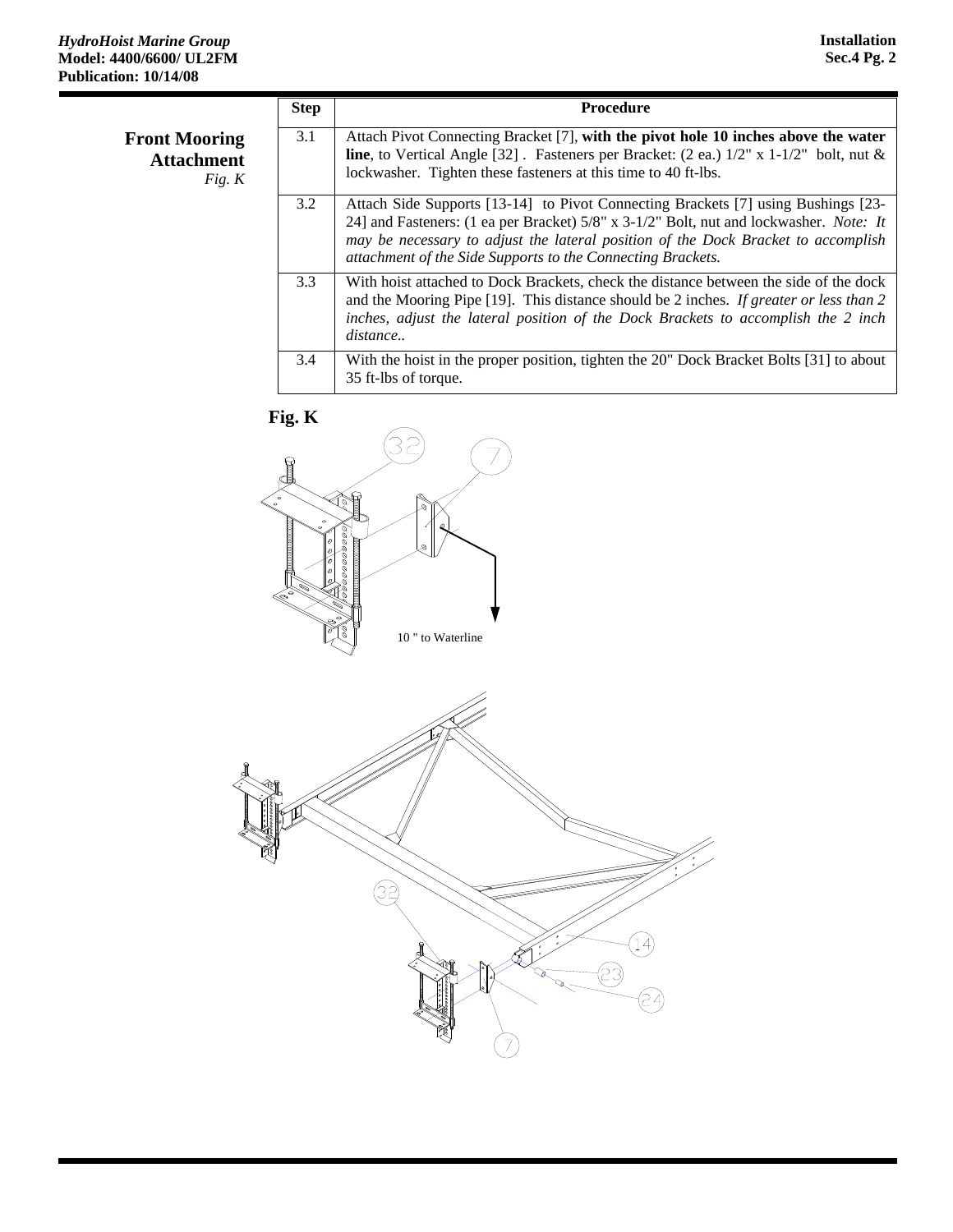|                     | <b>Step</b> | <b>Procedure</b>                                                                               |
|---------------------|-------------|------------------------------------------------------------------------------------------------|
| <b>Side Mooring</b> | 4.1         | Assemble Mooring Collar Assembly [20] to Side Dock Bracket [8]. Fasteners: (2 ea.)             |
| <b>Attachment</b>   |             | $3/8$ " x 4-1/2" Bolt, Nut and Lockwasher. Note: The Collar Assembly may be                    |
| Fig. L&M            |             | positioned high or low, by attaching to the Dock Bracket with either the Center and            |
|                     |             | Top holes, or Center and Bottom holes. The Collar Assembly can also be inverted,               |
|                     |             | allowing the Collar to be positioned lower on the Dock Bracket to accommodate                  |
|                     |             | decks high above the water.                                                                    |
|                     | 4.2         | Slide the assembled Mooring Collar and Dock Bracket $[20 \& 8]$ over the Mooring               |
|                     |             | Pipe $[19]$ . Position the assembly so that the Mooring Pipe $[19]$ is to the <b>FORWARD</b>   |
|                     |             | <b>END</b> of the Mooring Color Slide. <i>Note:</i> As the hoist lowers, the Mooring Pipe will |
|                     |             | pivot to stern - ample travel distance is provided in the Mooring Collar, provided the         |
|                     |             | Mooring Pipe is installed to the forward end when the hoist is raised.                         |
|                     | 4.3         | Secure the Side Dock Bracket [8] to the dock using Lag Bolts or appropriate fasteners.         |



Fig. L Fig. M



|                      | <b>Step</b> | <b>Procedure</b>                                                                     |
|----------------------|-------------|--------------------------------------------------------------------------------------|
| <b>Catch Chain</b>   | 5.1         | Make a small loop of Catch Chain around Side Support [13/14] in the area of the      |
|                      |             | Mooring Pipe. Secure the loop with Fasteners: (1 ea) 3/8" x 2-1/4 bolt, (2) nuts and |
|                      |             | (2) flatwashers. (Double nut / double flatwashers).                                  |
|                      | 5.2         | Extend approximately 5 feet of chain from the Side Support to the Side Dock Bracket, |
|                      |             | and attach the Catch Chain to the Side Dock Bracket. Fasteners: 3/8" x 2-1/4" bolt,  |
|                      |             | nut and flatwasher.                                                                  |
| <b>Control Unit</b>  | 5.3         | Mount Control Unit [15] securely to deck in the desired location.                    |
|                      | 5.4         | Connect the power cord to proper power source and test the motor switch to ensure    |
|                      |             | operation. Note: It may be necessary to reset the GFCI switch upon first operation.  |
| <b>Final Details</b> | 5.5         | TIGHTEN ALL FASTENERS, DOCK BRACKETS, & FIXTURES.                                    |
|                      | 5.6         | REMOVE ALL TANK PLUGS.                                                               |
|                      |             |                                                                                      |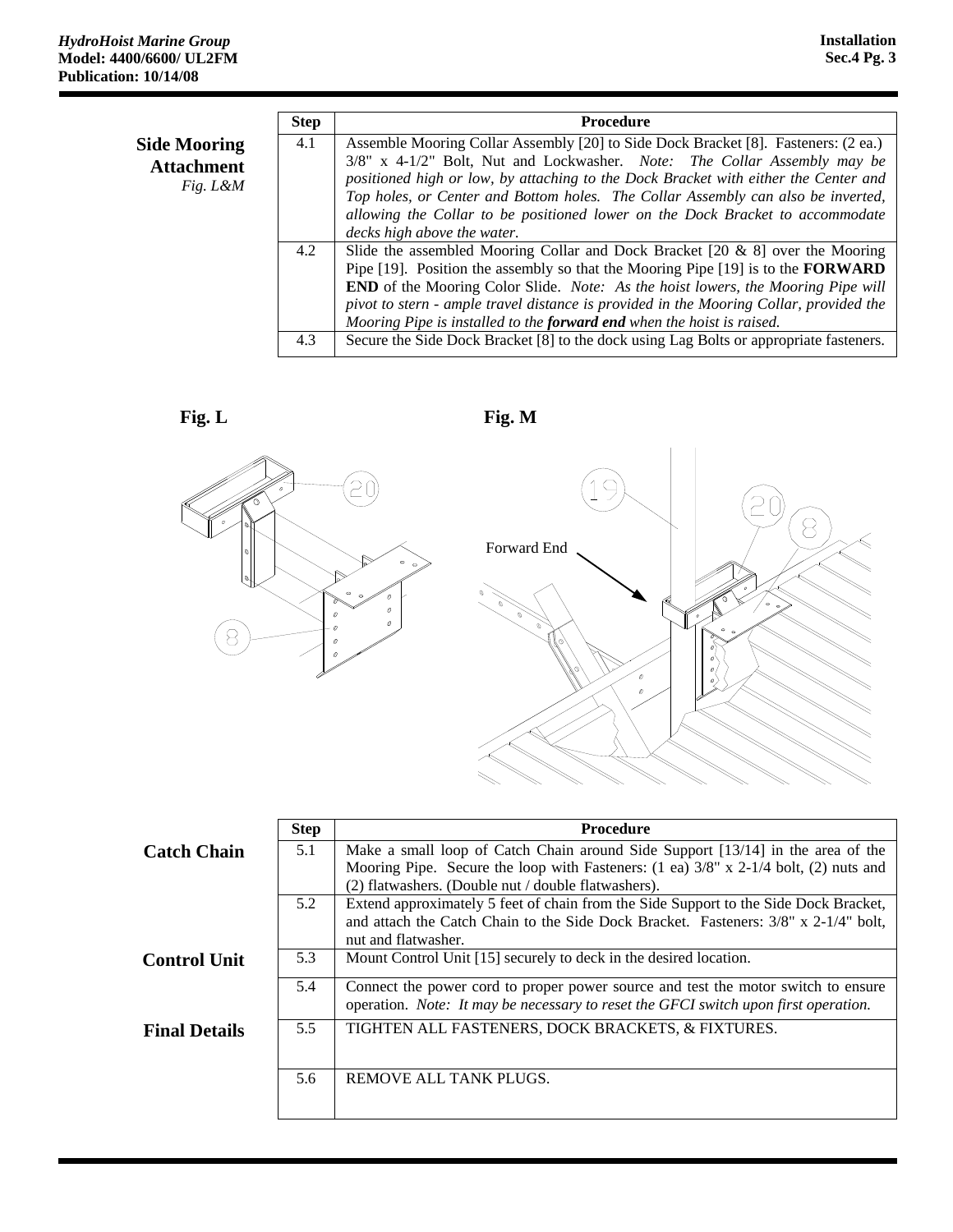|                                            | <b>Step</b> | <b>Procedure</b>                                                                                                                                                                                                                                                                                                                                                                                                                                                                                                                         |
|--------------------------------------------|-------------|------------------------------------------------------------------------------------------------------------------------------------------------------------------------------------------------------------------------------------------------------------------------------------------------------------------------------------------------------------------------------------------------------------------------------------------------------------------------------------------------------------------------------------------|
| <b>Lowering the Hoist</b>                  | 6.1         | Rotate the Control Unit Handle to the Lift/Launch position. Note: It may be<br>necessary to turn blower on for three or four seconds to purge any water trapped in<br>the air hoses; additionally, without the weight of the boat, air will exhaust slowly from<br>the tanks.                                                                                                                                                                                                                                                            |
|                                            | 6.2         | With the hoist in the fully lowered position, test the Catch Chain length - the front<br>ends of the Hull Support Pads [2] should be at or just below the water. Adjust the<br>Catch Chains accordingly.                                                                                                                                                                                                                                                                                                                                 |
|                                            | 6.3         | With the Catch Chain correctly adjusted, install the Bumper [21] onto the top of the<br>Mooring Pipe and attach with self drilling screws. Fasteners: (2 ea.) #12-24 x 7/8".                                                                                                                                                                                                                                                                                                                                                             |
|                                            | <b>Step</b> | Procedure                                                                                                                                                                                                                                                                                                                                                                                                                                                                                                                                |
| <b>Positioning the Boat</b><br>for Lifting | 7.1         | Pull the boat over the hoist and position the boat's fore/aft Center of Gravity directly<br>over the CENTER Cross Channel [11] of the hoist frame. (The object is to balance the<br>boat on the Hoist. Bow heavy position places excessive stress on pivots and<br>moorings. Stern heavy position inhibits proper lifting.)<br>Note:<br>Boats with a center line length longer than 24 feet should not be installed on the<br>4000 FM.<br>Boats with a center line length longer than 26 feet should not be installed on the<br>6000 FM. |
|                                            | 7.2         | With the boat in the proper position, and centered port $\&$ starboard over the lift,<br>secure Guide Ropes:<br>1. Tie a small loop (about 6 inches in diameter) in one end of each Guide Rope and<br>place the loops over the REAR port & starboard cleats of the boat.<br>Pull the Guide Ropes tight and tie the loose ends to the outboard ends of the<br>2.<br>Frame Weldment Assembly [12].<br>Attach the Warning Decals (SP34) to the Guide ropes.<br>3.                                                                           |



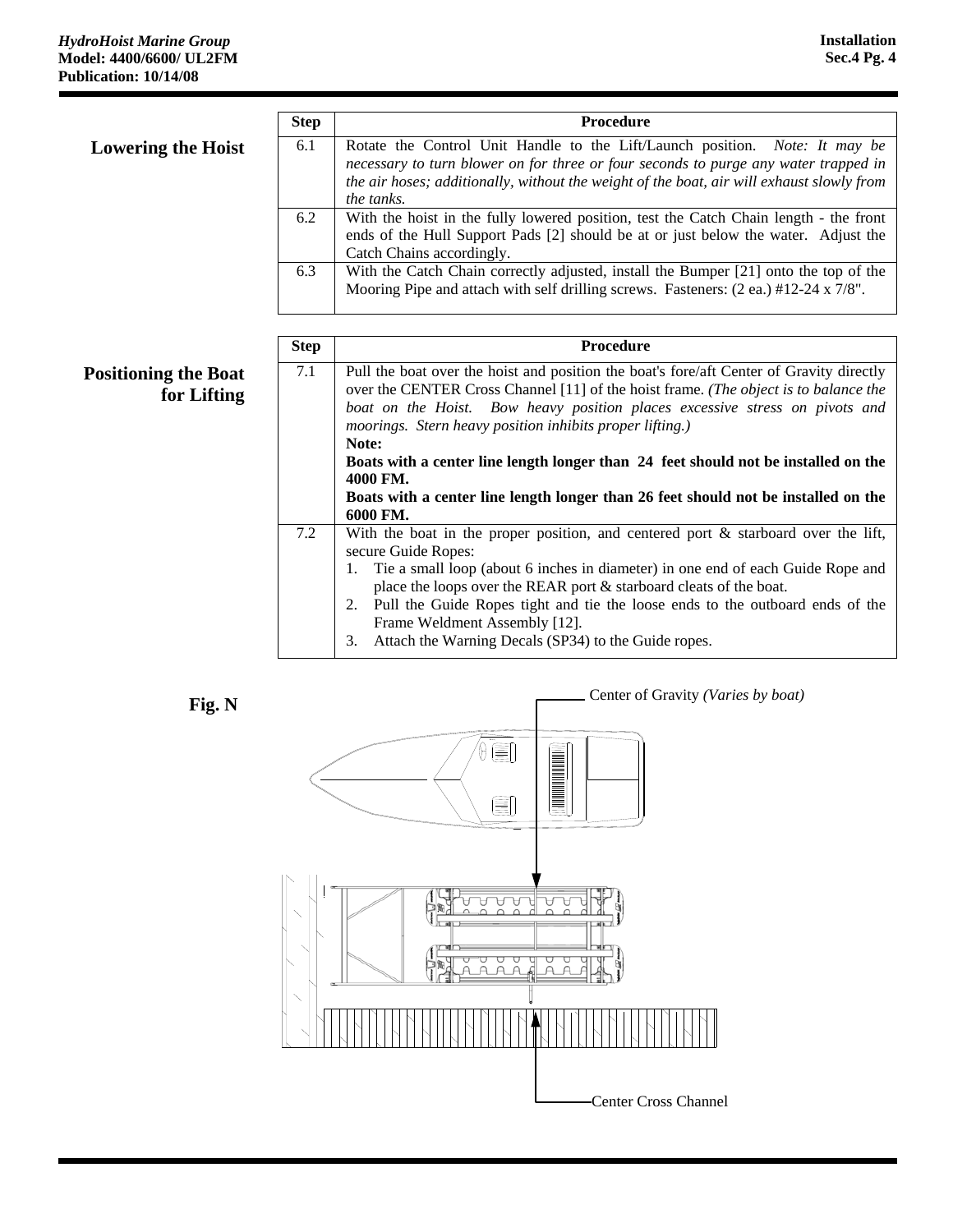r

|                         | <b>Step</b> | <b>Procedure</b>                                                                                                                                                                                                                                                                                                                                                                                                                                                                                                                                                                                                                        |
|-------------------------|-------------|-----------------------------------------------------------------------------------------------------------------------------------------------------------------------------------------------------------------------------------------------------------------------------------------------------------------------------------------------------------------------------------------------------------------------------------------------------------------------------------------------------------------------------------------------------------------------------------------------------------------------------------------|
| <b>Lifting the Boat</b> | 7.3         | Hold the front of the boat centered over the hoist, pushing the boat to stern gently<br>until the Guide Ropes are taut. The Guide Ropes center the boat's stern over the hoist,<br>and keep the transom aligned over the Hull Support Pads.                                                                                                                                                                                                                                                                                                                                                                                             |
|                         | 7.4         | While continuing to push back gently on the boat and keeping the Guide Ropes taut,<br>rotate the Control Unit Handle to the Lift/Launch position and turn the switch to ON.<br>When the hoist makes full contact with the boat, it is no longer necessary to push back<br>on the boat.                                                                                                                                                                                                                                                                                                                                                  |
| <b>Balance and Load</b> | 7.5         | As the hoist raises, observe the hoist's operation; the position of the boat on the Hull<br>Support Pads; Moorings and Dock Brackets, and the Guide Ropes. STOP, LOWER<br>THE HOIST, AND MAKE ADJUSTMENTS IF NECESSARY.                                                                                                                                                                                                                                                                                                                                                                                                                 |
|                         | 7.6         | With the hoist fully raised, carefully observe the boat's position on the hoist and on the<br>Hull Support Pads. The boat should be centered side to side, with the hull Support<br>Pads contacting the hull between the chines and to the transom area.<br>Note 1: It is common for some unavoidable crossing of the chines at the bow of the<br>boat, which is acceptable.<br>Note 2: The ends of the Hull Support Pads should extend to the transom of outboard<br>boats; for stern-drive boats, the ends of the Hull Support Pads should not extend<br>forward of the engine compartment. Reposition the boat or pads if necessary. |
|                         | 7.7         | Carefully check the hoist's position in the water. The tanks should be level fore to aft<br>with an acceptable 4 inch drop to stern. Correct the fore to aft position of the boat on<br>the hoist to correct any imbalance.                                                                                                                                                                                                                                                                                                                                                                                                             |
|                         | 7.8         | At least 6 inches of each tank should be above the water surface for correct lifting and<br>hoist stability. If less than 6 inches of the tank is above the water, the boat is too<br>heavy for the hoist, and a larger hoist should be installed.                                                                                                                                                                                                                                                                                                                                                                                      |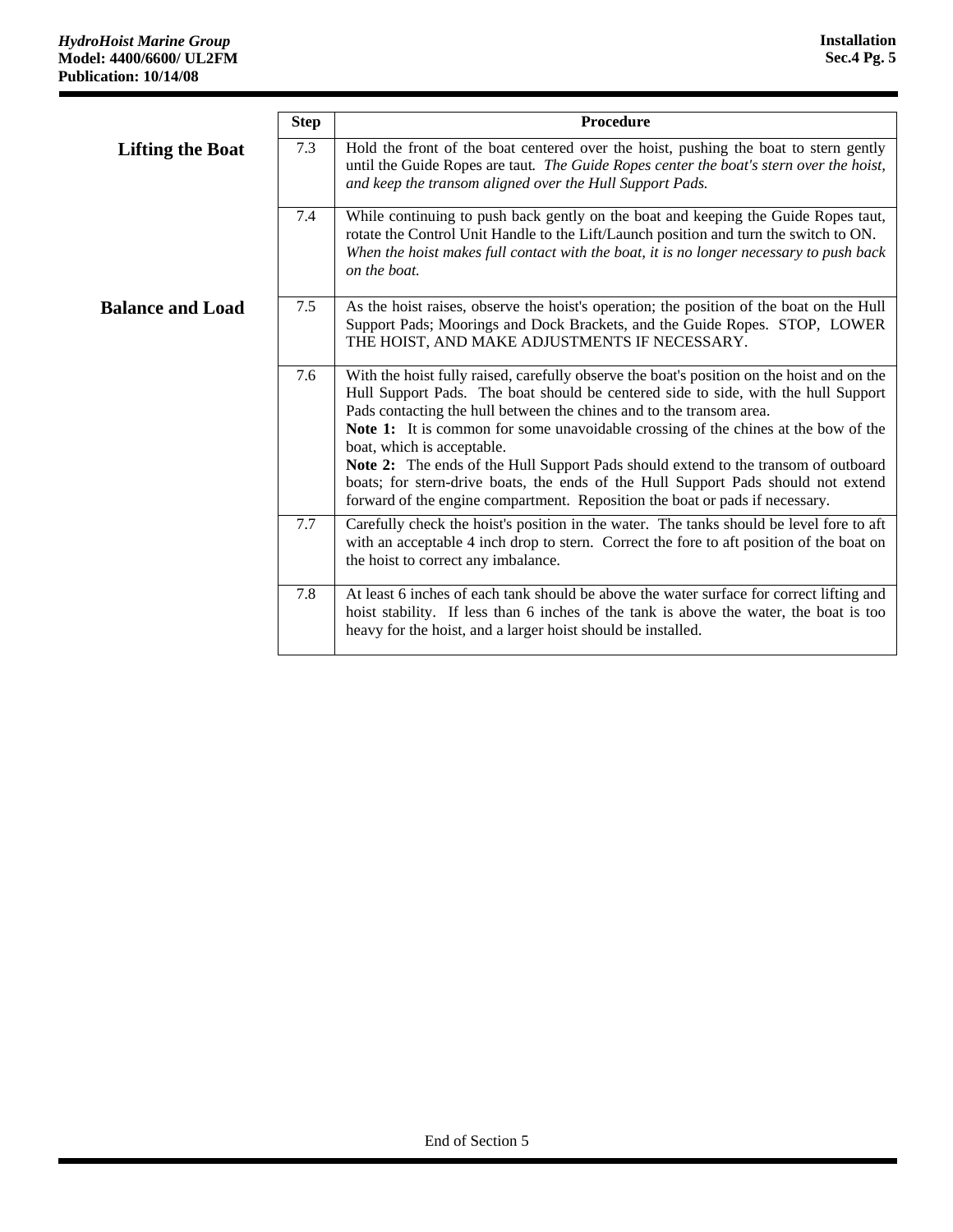## Final Adjustments

|                                                               | <b>Step</b>                                                                                                           | <b>Procedure</b>                                                                                                                                                                                 |  |  |
|---------------------------------------------------------------|-----------------------------------------------------------------------------------------------------------------------|--------------------------------------------------------------------------------------------------------------------------------------------------------------------------------------------------|--|--|
| <b>Final Inspection</b>                                       | 1.1                                                                                                                   | Operate the hoist again - launch then lift - checking for proper positioning of the boat<br>and Pads, and for proper operation of the lift, and Moorings.                                        |  |  |
|                                                               |                                                                                                                       |                                                                                                                                                                                                  |  |  |
| <b>Wrapping Up</b>                                            |                                                                                                                       | • Loosely, secure a bow line to the boat and to the boat dock.                                                                                                                                   |  |  |
|                                                               |                                                                                                                       | • Confirm that the operating Instructions are in the Control Unit.                                                                                                                               |  |  |
|                                                               |                                                                                                                       | • Unplug the power cord and stow it in a secure position.                                                                                                                                        |  |  |
|                                                               | • Complete the Warranty information and apply the adhesive Serial Number Tag to the Top<br>Plate of the Control Unit. |                                                                                                                                                                                                  |  |  |
|                                                               | • Close and secure the Control Unit Lid.                                                                              |                                                                                                                                                                                                  |  |  |
|                                                               | • Whenever possible, instruct the boat owner in the proper operating procedures of the hoist.                         |                                                                                                                                                                                                  |  |  |
|                                                               |                                                                                                                       |                                                                                                                                                                                                  |  |  |
| <b>CAUTION:</b><br><b>DESTRUCTIVE</b><br><b>WIND OR WATER</b> |                                                                                                                       | The HydroHoist Mooring Apparatus is not designed for<br>destructive wind or water conditions. Should the potential for                                                                           |  |  |
| <b>CONDITIONS</b>                                             |                                                                                                                       | destructive conditions exist, it is recommended that mooring<br>lines be secured from dock structure to bow and stern of craft<br>to offer an additional measure of protection to the HydroHoist |  |  |

**Mooring Apparatus and craft.**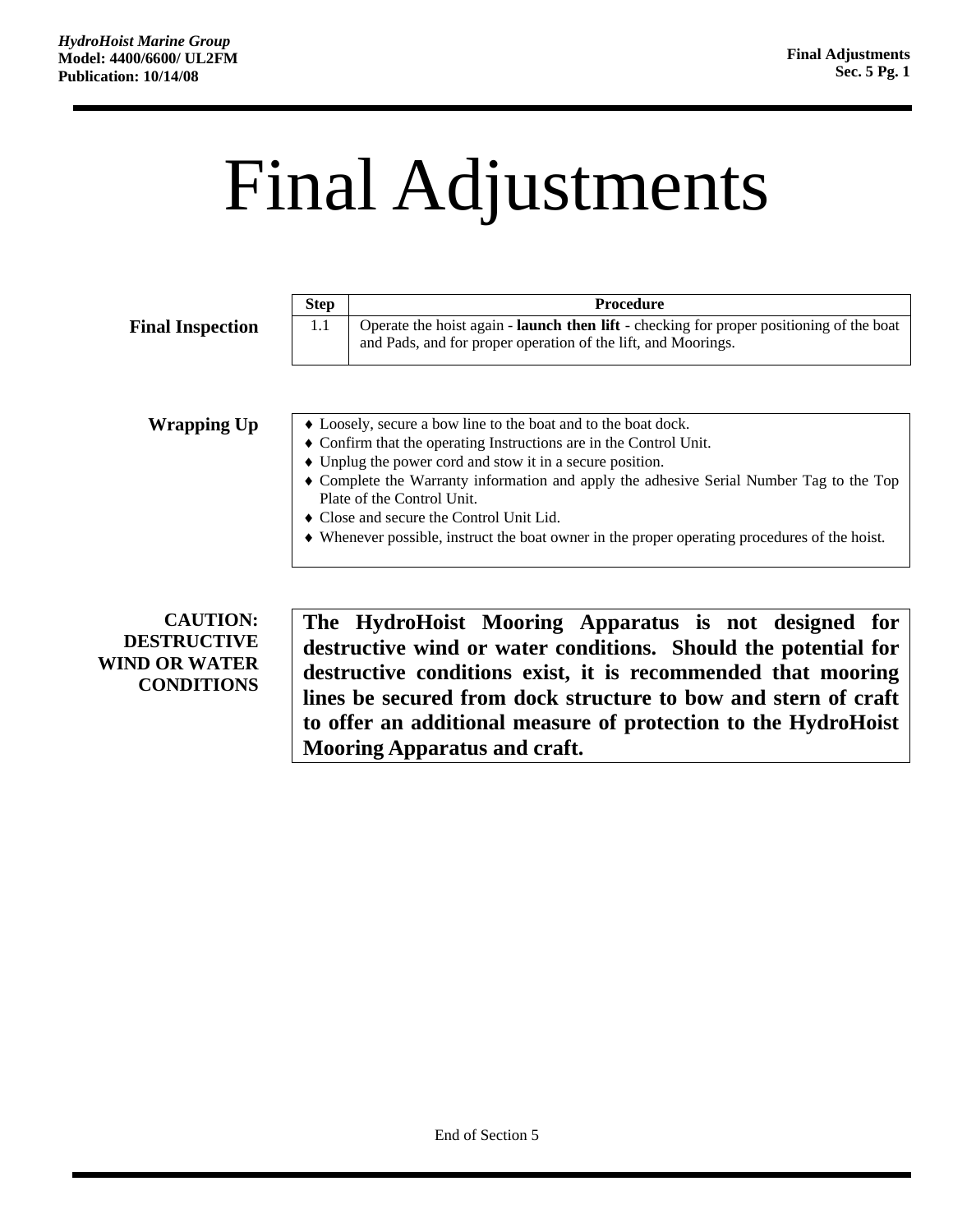# Trouble Shooting

| <b>CONDITION:</b>  | Hoist will not completely lift boat from water or stern remains low.                                                                                                                                                                             |
|--------------------|--------------------------------------------------------------------------------------------------------------------------------------------------------------------------------------------------------------------------------------------------|
| <b>CAUSE:</b>      | Boat loaded too far to rear.<br>A<br>Water or equipment in boat creating additional weight.<br>B<br>Boat weight exceeds lifting capacity of hoist.<br>$\mathcal{C}$                                                                              |
| <b>CORRECTION:</b> | Reposition boat forward to balance weight over hoist and adjust the Guide Ropes to<br>A<br>maintain proper positioning.<br>Remove water or equipment.<br>B<br>Install correct size hoist to accommodate the boat's true weight.<br>$\mathcal{C}$ |
| <b>CONDITION:</b>  | Hoist tips side to side when lifting or launching.                                                                                                                                                                                               |
| <b>CAUSE:</b>      | Restricted air flow to lifting tanks.<br>A<br>Hoist is not square, frame is twisted.<br>B                                                                                                                                                        |
| <b>CORRECTION:</b> | Remove kinks or water-lock from hoses.<br>A<br>B<br>Loosen Tank Bands, level hoist, and proper tighten Tank Bands.                                                                                                                               |
| <b>CONDITION:</b>  | Hoist leaks down.                                                                                                                                                                                                                                |
| <b>CAUSE:</b>      | Leak in valve, tank, or hose.<br>A                                                                                                                                                                                                               |
| <b>CORRECTION:</b> | Locate leak and repair.<br>A                                                                                                                                                                                                                     |
| <b>CONDITION:</b>  | Control Unit Blower not working.                                                                                                                                                                                                                 |
| <b>CAUSE:</b>      | GFCI circuit open.<br>A<br>B<br>Switch or Blower Motor malfunctioning.<br>Power service to dock not on.<br>$\mathcal{C}$                                                                                                                         |
| <b>CORRECTION:</b> | Reset GFCI switch.<br>A<br>Replace Switch or Blower Motor.<br>B<br>$\mathcal{C}$<br>Turn on power service to dock.                                                                                                                               |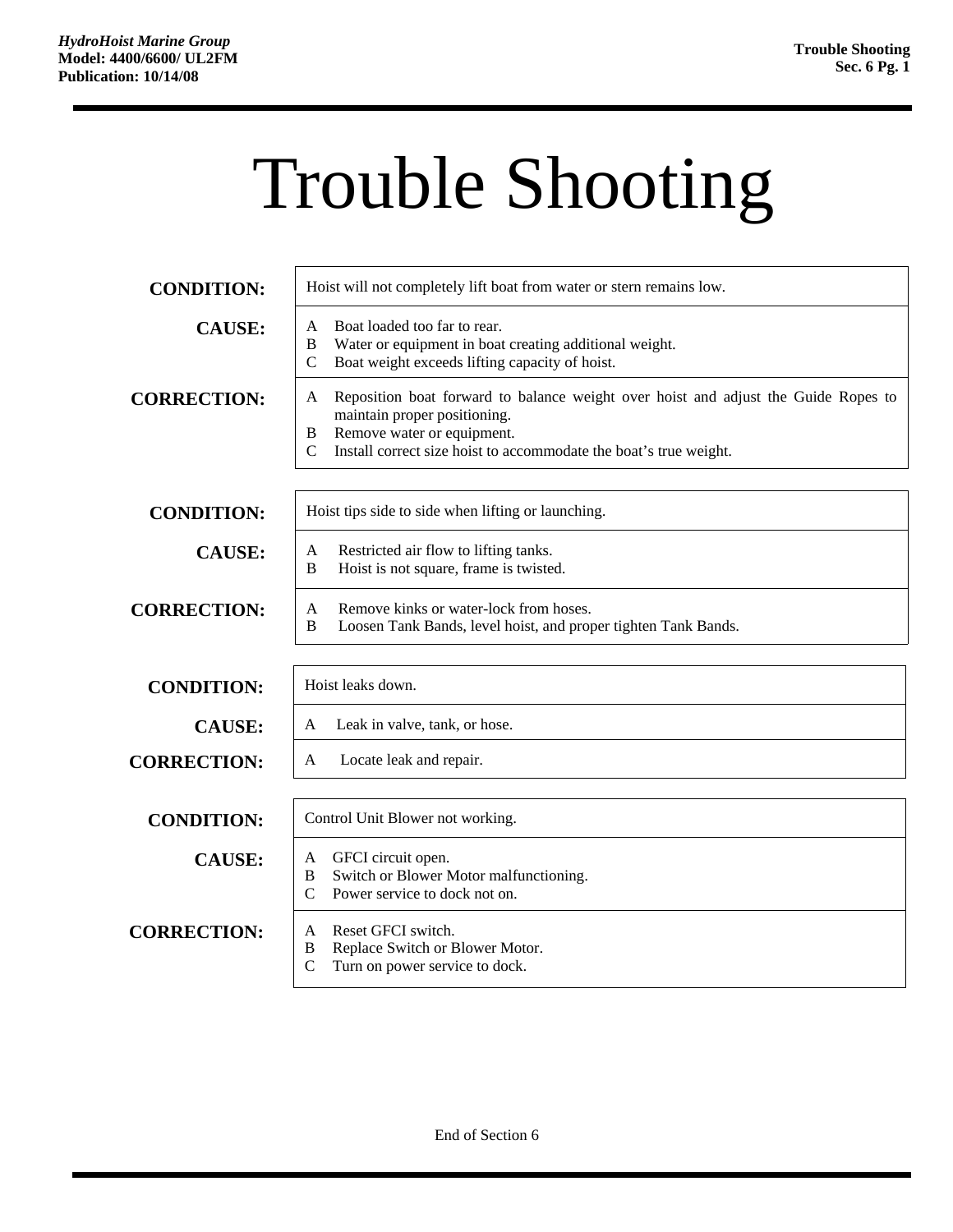r

| Parts List 44/66 FM |         |                                         |                | 66<br>티        |
|---------------------|---------|-----------------------------------------|----------------|----------------|
| 1                   | 5015500 | TANK ASSEMBLY - UL2 4400                | $\overline{2}$ |                |
|                     | 5015510 | TANK ASSEMBLY - UL2 6600                |                | $\overline{2}$ |
| $\overline{2}$      | 4442000 | PAD ASSY.-12' HULL SUPT.                | $\overline{2}$ |                |
|                     | 5025600 | PAD - HULL SUPPORT-14'                  |                | $\overline{c}$ |
| 3                   | 3031700 | BRACE-HULL PAD-25 3/4 IN ANGLE          | $\overline{c}$ | $\overline{c}$ |
| 4                   | 4031150 | <b>HULL SUPT COL UNIV</b>               | 4              | $\overline{4}$ |
| 5                   | 4210001 | UL2 SIDE BRACKET - PLASTIC              | 8              | 8              |
| 6                   | 5049000 | DK BRKT-HVY DUTY                        | $\overline{2}$ | $\overline{c}$ |
| $\overline{7}$      | 4440040 | PIVOT - CONNECTING BRKT.                | $\overline{2}$ | $\overline{c}$ |
| 8                   | 4440050 | SIDE DOCK BRKT.                         | 1              | $\mathbf{1}$   |
| 9                   | 4220501 | TANK TUBE 44/66 UL2 GATOR               | 4              | $\overline{4}$ |
| 10                  | 4210070 | <b>TANK BRACKET -SINGLE - PIECE UL2</b> | 8              | 8              |
| 11                  | 4440012 | <b>CROSS CHANNEL ASSY.</b>              | 3              | $\overline{3}$ |
| 12                  | 4440000 | <b>FRAME WELDMENT</b>                   | 1              | $\mathbf{1}$   |
| 13                  | 4441200 | SIDE SUPT.-ASSY-44UL2                   | 1              |                |
|                     | 4441000 | SUPT-SIDE-6" @ 260 1/2-NORM             |                | 1              |
| 14                  | 4441300 | SIDE SUPT.-ASSY - 44UL2                 | 1              |                |
|                     | 4441100 | SUPT-SIDE-6" @ 260 1/2-OPP              |                | $\mathbf{1}$   |
| 15                  | 5822005 | CONTROL - 2V-1M - METAL MANIFO          | 1              | 1              |
| 16                  | 3072512 | HOSE-1 1/4" I.D. CUT 30'LG              | 1              | 1              |
| 18                  | 4440020 | MOORING CONNECTING PIPE ASSY.           | 1              | 1              |
| 19                  | 4440034 | MOORING PIPE ASSY.                      | 1              | $\mathbf{1}$   |
| 20                  | 4440054 | MOORING TUBE COLLAR ASSY.               | 1              | 1              |
| 21                  | 2914702 | <b>BUMPER - (J-TUBE)</b>                | 1              | 1              |
| 22                  | 2908400 | <b>BUMPER - STRAIGHT MOUNT 18" -</b>    | 1              | $\mathbf{1}$   |
|                     | 6966400 | KIT BOX-44/66 UL2 FM ULTRA              | 1              | $\mathbf{1}$   |